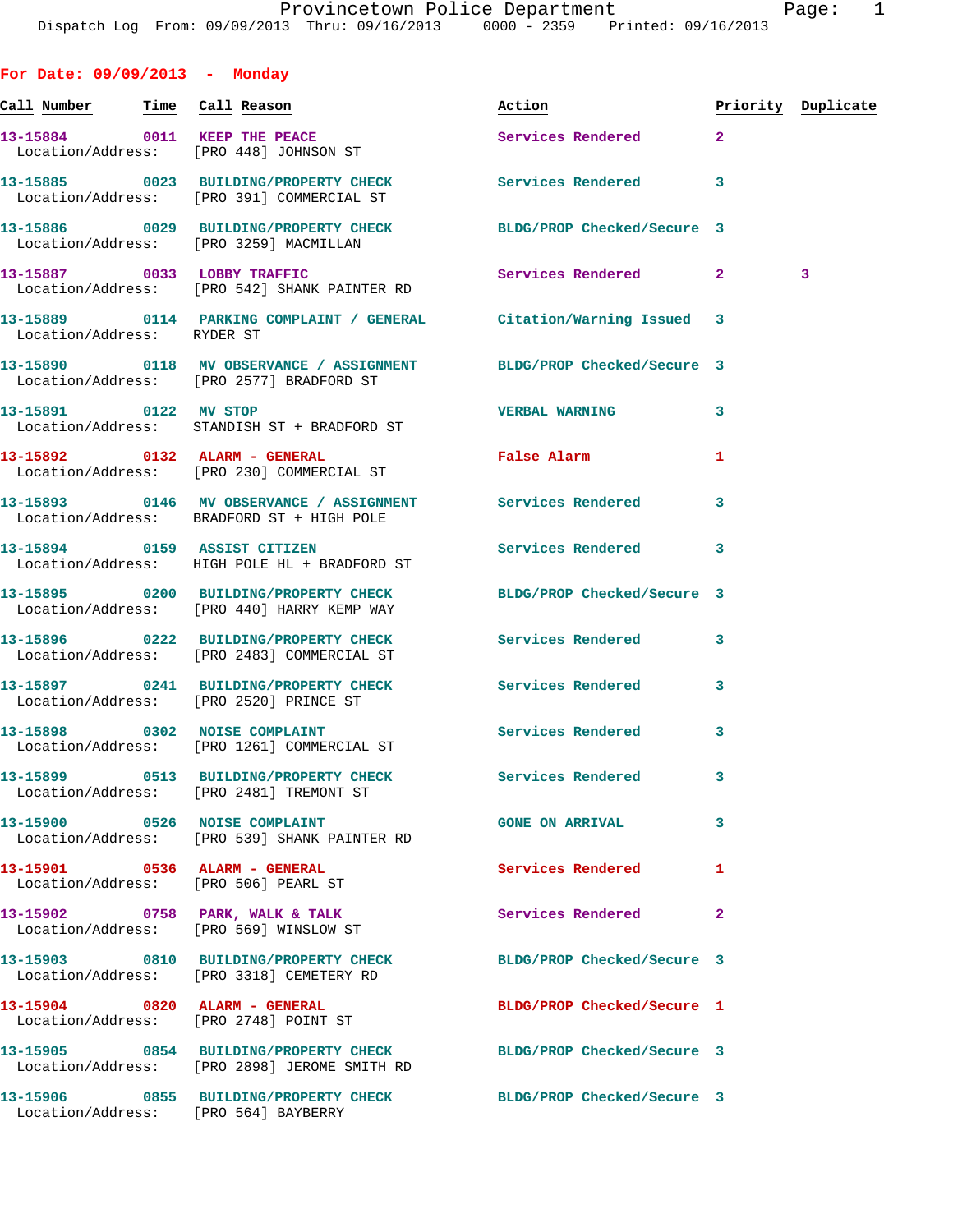|                                                                         | Provincetown Police Department<br>Dispatch Log From: 09/09/2013 Thru: 09/16/2013 0000 - 2359 Printed: 09/16/2013 |                            |                |
|-------------------------------------------------------------------------|------------------------------------------------------------------------------------------------------------------|----------------------------|----------------|
|                                                                         |                                                                                                                  |                            | 3              |
|                                                                         | 13-15909 0950 TOWS/STREET SWEEP<br>Location/Address: [PRO 836] COMMERCIAL ST                                     | <b>Vehicle Towed</b>       | 3              |
|                                                                         | 13-15910 1007 INVESTIGATION<br>Location/Address: [PRO 542] SHANK PAINTER RD                                      | <b>Services Rendered</b>   | 3              |
| Location: ROUTE 6 I/B                                                   | 13-15911 1022 MV OBSERVANCE / ASSIGNMENT Services Rendered                                                       |                            | 3              |
| 13-15912 1045 VERBAL SPEED<br>Location/Address: [PRO 521] ROUTE 6       |                                                                                                                  | <b>VERBAL WARNING</b>      | 3              |
| 13-15913 1100 FOUND LINUS BIKE<br>Location/Address: [PRO 2539] RYDER ST |                                                                                                                  | <b>No Action Required</b>  | 3              |
|                                                                         | 13-15914 1104 TENT/FINAL WARNING<br>Location/Address: [PRO 1892] SHANK PAINTER RD                                | <b>VERBAL WARNING</b>      | 3              |
| 13-15915 1147 AT SCHOOL                                                 | Location/Address: [PRO 569] WINSLOW ST                                                                           | <b>Services Rendered</b>   | 3              |
|                                                                         | 13-15916 1204 FLIGHT COVERAGE<br>Location/Address: [PRO 516] RACE POINT RD                                       | <b>Services Rendered</b>   | $\mathbf{2}$   |
|                                                                         | 13-15917 1220 ILLEGAL PARKING<br>Location/Address: [PRO 3456] RYDER ST EXT                                       | Services Rendered          | $\mathbf{2}$   |
| 13-15918 1230 FOLLOW UP                                                 | Location/Address: [PRO 105] COMMERCIAL ST                                                                        | Investigated               | $\mathbf{2}$   |
|                                                                         | 13-15919 1307 911 MISDIAL<br>Location/Address: [PRO 515] RACE POINT RD                                           | Unfounded                  | 1              |
|                                                                         | 13-15920 1421 MEDICAL EMERGENCY<br>Location/Address: [PRO 105] COMMERCIAL ST                                     | Unfounded                  | 1              |
|                                                                         | 13-15921 1532 MEDICAL EMERGENCY<br>Location/Address: CENTER ST + COMMERCIAL ST                                   | PATIENT REFUSAL            | 1              |
| Location/Address: [PRO 512] PRINCE ST                                   | 13-15922 1539 BUILDING/PROPERTY CHECK                                                                            | BLDG/PROP Checked/Secure 3 |                |
|                                                                         | 13-15923 1544 PARKING COMPLAINT / GENERAL SPOKEN TO<br>Location/Address: [PRO 3292] COMMERCIAL ST                |                            | 3              |
| 13-15924 1606 HARASSMENT                                                | Location/Address: [PRO 3684] HARRY KEMP WAY                                                                      | SPOKEN TO                  | 2              |
| 13-15925    1616    GENERAL INFO                                        |                                                                                                                  | <b>SPOKEN TO</b>           | 3              |
| Location/Address: ROUTE 6 + SNAIL RD                                    | 13-15926 1655 MV OBSERVANCE / ASSIGNMENT Services Rendered                                                       |                            | 3              |
| 13-15927 1658 MV STOP<br>Location/Address: ROUTE 6 + SNAIL RD           |                                                                                                                  | <b>VERBAL WARNING</b>      | 3              |
| 13-15928 1711 MV STOP                                                   | Location/Address: ROUTE 6 + SNAIL RD                                                                             | No Action Required         | 3              |
|                                                                         | 13-15929 1753 BUILDING/PROPERTY CHECK BLDG/PROP Checked/Secure 3<br>Location/Address: [PRO 2898] JEROME SMITH RD |                            |                |
| 13-15930 1848 DOG BITE                                                  | Location/Address: [PRO 228] COMMERCIAL ST                                                                        | Services Rendered          | $\overline{2}$ |
| Location/Address: [PRO 1636] BROWN ST                                   | 13-15931 2013 BUILDING/PROPERTY CHECK BLDG/PROP Checked/Secure 3                                                 |                            |                |

Page: 2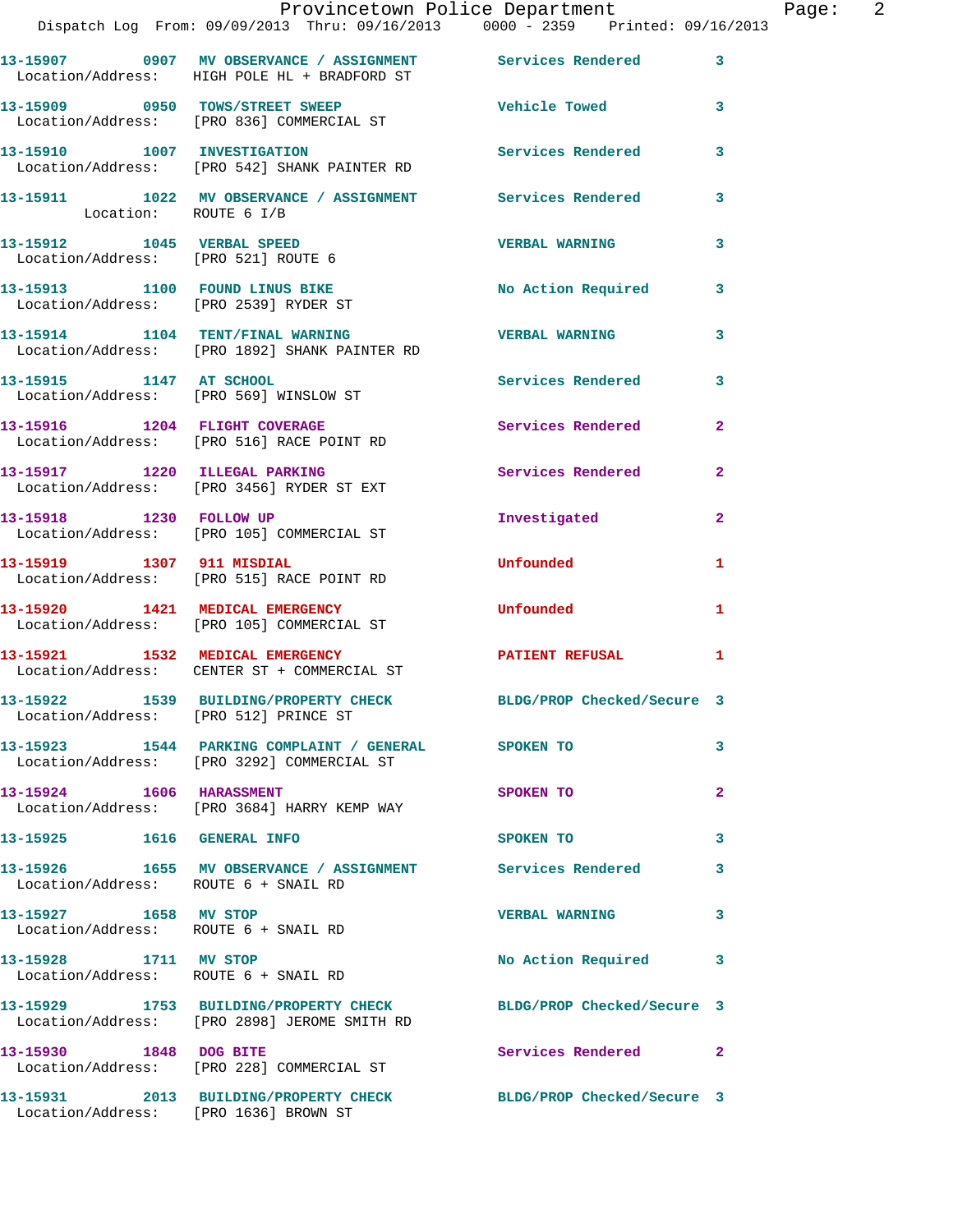|                                        |                                                                                                                  | Provincetown Police Department                                                 | Page: 3 |  |
|----------------------------------------|------------------------------------------------------------------------------------------------------------------|--------------------------------------------------------------------------------|---------|--|
|                                        |                                                                                                                  | Dispatch Log From: 09/09/2013 Thru: 09/16/2013 0000 - 2359 Printed: 09/16/2013 |         |  |
|                                        | 13-15932 2119 MEDICAL EMERGENCY Services Rendered 1<br>Location/Address: [PRO 183] COMMERCIAL ST                 |                                                                                |         |  |
|                                        | 13-15933 2136 BUILDING/PROPERTY CHECK BLDG/PROP Checked/Secure 3<br>Location/Address: [PRO 571] ALDEN ST         |                                                                                |         |  |
|                                        | 13-15934 2157 VERBAL STOP LIGHT VERBAL WARNING 3<br>Location/Address: PROVINCE RD + SHANK PAINTER RD             |                                                                                |         |  |
|                                        | 13-15935 2206 BUILDING/PROPERTY CHECK BLDG/PROP Checked/Secure 3<br>Location/Address: [PRO 1636] BROWNE ST       |                                                                                |         |  |
| For Date: $09/10/2013$ - Tuesday       |                                                                                                                  |                                                                                |         |  |
|                                        | 13-15936 0002 BUILDING/PROPERTY CHECK BLDG/PROP Checked/Secure 3<br>Location/Address: [PRO 1636] BROWNE ST       |                                                                                |         |  |
|                                        | 13-15937 0006 BUILDING/PROPERTY CHECK Services Rendered 3<br>Location/Address: [PRO 3259] MACMILLAN              |                                                                                |         |  |
|                                        | 13-15938 0008 BUILDING/PROPERTY CHECK BLDG/PROP Checked/Secure 3<br>Location/Address: [PRO 3259] MACMILLAN WHARF |                                                                                |         |  |
|                                        | 13-15939 0027 LOBBY TRAFFIC<br>Location/Address: [PRO 542] SHANK PAINTER RD                                      | Services Rendered 2                                                            | 15      |  |
|                                        | 13-15940 0045 BUILDING/PROPERTY CHECK BLDG/PROP Checked/Secure 3<br>Location/Address: [PRO 440] HARRY KEMP WAY   |                                                                                |         |  |
|                                        | 13-15941 0057 VANDALISM/BATHROOM SPOKEN TO 3<br>Location/Address: [PRO 3729] CARVER ST                           |                                                                                |         |  |
|                                        | 13-15942 0133 PARK, WALK & TALK<br>Location/Address: [PRO 105] COMMERCIAL ST                                     | No Action Required 2                                                           |         |  |
|                                        | 13-15943 0514 BUILDING/PROPERTY CHECK Services Rendered 3<br>Location/Address: [PRO 391] COMMERCIAL ST           |                                                                                |         |  |
| Location/Address: [PRO 564] BAYBERRY   | 13-15944 0543 BUILDING/PROPERTY CHECK Services Rendered                                                          | $\mathbf{3}$                                                                   |         |  |
|                                        | 13-15945 0557 AIRCRAFT-FLIGHT COVERAGE<br>Location/Address: [PRO 516] RACE POINT RD                              | Services Rendered 2                                                            |         |  |
| Location/Address: [PRO 413] CONWELL ST | 13-15947 0744 ANIMAL CALL-BAT IN OFFICE Services Rendered 2                                                      |                                                                                |         |  |
|                                        | 13-15948 0749 BUILDING/PROPERTY CHECK BLDG/PROP Checked/Secure 3<br>Location/Address: [PRO 3259] MACMILLAN       |                                                                                |         |  |
|                                        | 13-15949 0755 FOLLOW UP<br>Location/Address: [PRO 3163] WINTHROP ST                                              | $\overline{2}$<br>SPOKEN TO                                                    |         |  |
|                                        | 13-15950 0851 BUILDING/PROPERTY CHECK<br>Location/Address: [PRO 2494] BRADFORD ST                                | BLDG/PROP Checked/Secure 3                                                     |         |  |
|                                        | 13-15951 0924 STREET SWEEP TOW<br>Location/Address: [PRO 346] COMMERCIAL ST                                      | <b>Vehicle Towed State</b><br>$\mathbf{2}$                                     |         |  |
|                                        | 13-15952 0933 MV OBSERVANCE / ASSIGNMENT Services Rendered 3<br>Location/Address: HIGH POLE HL + BRADFORD ST     |                                                                                |         |  |
|                                        | 13-15953 0959 FOLLOW UP<br>Location/Address: [PRO 3163] WINTHROP ST                                              | No Action Required 2                                                           |         |  |
| 13-15954 1004 911-WORK                 | Location/Address: [PRO 542] SHANK PAINTER RD                                                                     | Services Rendered 1                                                            |         |  |
|                                        | 13-15955 1018 BUILDING/PROPERTY CHECK BLDG/PROP Checked/Secure 3<br>Location/Address: [PRO 2206] COMMERCIAL ST   |                                                                                |         |  |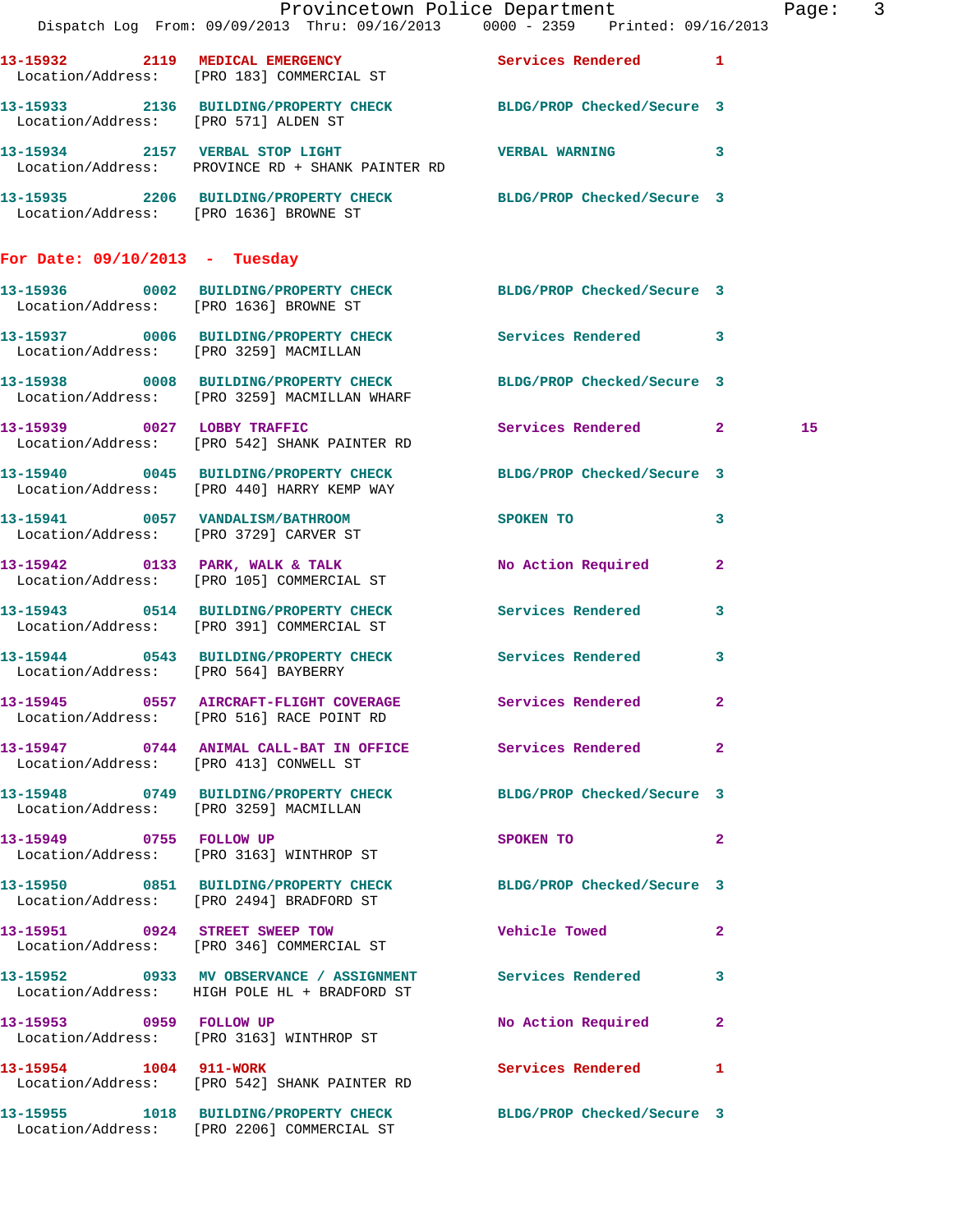|                                                               | 13-15956 1025 FOUND WALLET/RETURNED Services Rendered<br>Location/Address: [PRO 1778] SHANK PAINTER RD   |                          | 3              |
|---------------------------------------------------------------|----------------------------------------------------------------------------------------------------------|--------------------------|----------------|
|                                                               | 13-15957 1033 911 MISDIAL<br>Location/Address: [PRO 3670] SHANK PAINTER RD                               | SPOKEN TO                | 1              |
| 13-15958 1040 COURT                                           | Location: ORLEANS DIS. COURT.                                                                            | No Action Required       | 3              |
|                                                               | 13-15959 1054 ALARM - GENERAL<br>Location/Address: [PRO 3910] BAYBERRY AVE                               | <b>False Alarm</b>       | 1              |
|                                                               | 13-15961 1148 MV OBSERVANCE / ASSIGNMENT Services Rendered<br>Location/Address: [PRO 2206] COMMERCIAL ST |                          | 3              |
|                                                               | 13-15962 1253 RELOCATE M/V'S CONST. No Action Required<br>Location/Address: [PRO 116] COMMERCIAL ST      |                          | $\overline{2}$ |
|                                                               | 13-15963 1256 FOUND \$20.00<br>Location: ROCKY MTN ATM                                                   | Services Rendered        | 3              |
|                                                               | 13-15964 1315 MV COMPLAINT<br>Location/Address: [PRO 1552] COMMERCIAL ST                                 | SPOKEN TO                | $\overline{a}$ |
| Location: ROUTE 6 I/B                                         | 13-15965 1401 MV OBSERVANCE / ASSIGNMENT No Action Required                                              |                          | 3              |
|                                                               | 13-15966 1405 MEDICAL EMERGENCY Transported to Hospital 1<br>Location: [PRO 3431] LOPES SQUARE           |                          |                |
|                                                               | 13-15967 1412 ANIMAL CALL<br>Location/Address: [PRO 2580] ROUTE 6                                        | <b>Services Rendered</b> | $\overline{2}$ |
| 13-15968 1454 PAST MV VS BIKE<br>Location/Address: HOWLAND ST |                                                                                                          | PATIENT REFUSAL          | 1              |
|                                                               | 13-15969 1524 PARK, WALK & TALK 1988 Services Rendered<br>Location/Address: [PRO 1778] SHANKPAINTER RD   |                          | $\overline{2}$ |
|                                                               | 13-15970 1547 FOUND WALLET/RETURNED Services Rendered<br>Location/Address: [PRO 2451] COMMERCIAL ST      |                          | 3              |
|                                                               | 13-15971 1551 PARK, WALK & TALK<br>Location/Address: [PRO 530] SHANKPAINTER RD                           | <b>Services Rendered</b> | $\mathbf{2}$   |
| Location/Address: [PRO 2513] ROUTE 6                          | 13-15972 1655 MV OBSERVANCE / ASSIGNMENT Services Rendered                                               |                          | 3              |
| 13-15973 1711 MV STOP                                         | Location/Address: ROUTE 6 + SHANK PAINTER RD                                                             | <b>VERBAL WARNING</b>    | 3              |
| 13-15974 1711 MV STOP<br>Location/Address: ROUTE 6 + SNAIL RD |                                                                                                          | Citation/Warning Issued  | 3              |
| Location/Address: WINTHROP ST                                 | 13-15975 1724 PARKING COMPLAINT / GENERAL Services Rendered                                              |                          | 3              |
|                                                               | 13-15976 1730 COMPLAINT<br>Location/Address: [PRO 1790] BRADFORD ST                                      | <b>Services Rendered</b> | 3              |
| Location/Address: [PRO 3440] ROUTE 6                          | 13-15977 1740 MV OBSERVANCE / ASSIGNMENT No Action Required                                              |                          | 3<br>1         |
| 13-15978 1757 MV STOP<br>Location/Address: ROUTE 6            |                                                                                                          | <b>VERBAL WARNING</b>    | 3              |
|                                                               | 13-15979 2018 PROPERTY CHECK REQUEST Services Rendered<br>Location/Address: [PRO 2763] CONANT ST         |                          | 3              |
|                                                               | 13-15980 2030 BUILDING/PROPERTY CHECK BLDG/PROP Checked/Secure 3                                         |                          |                |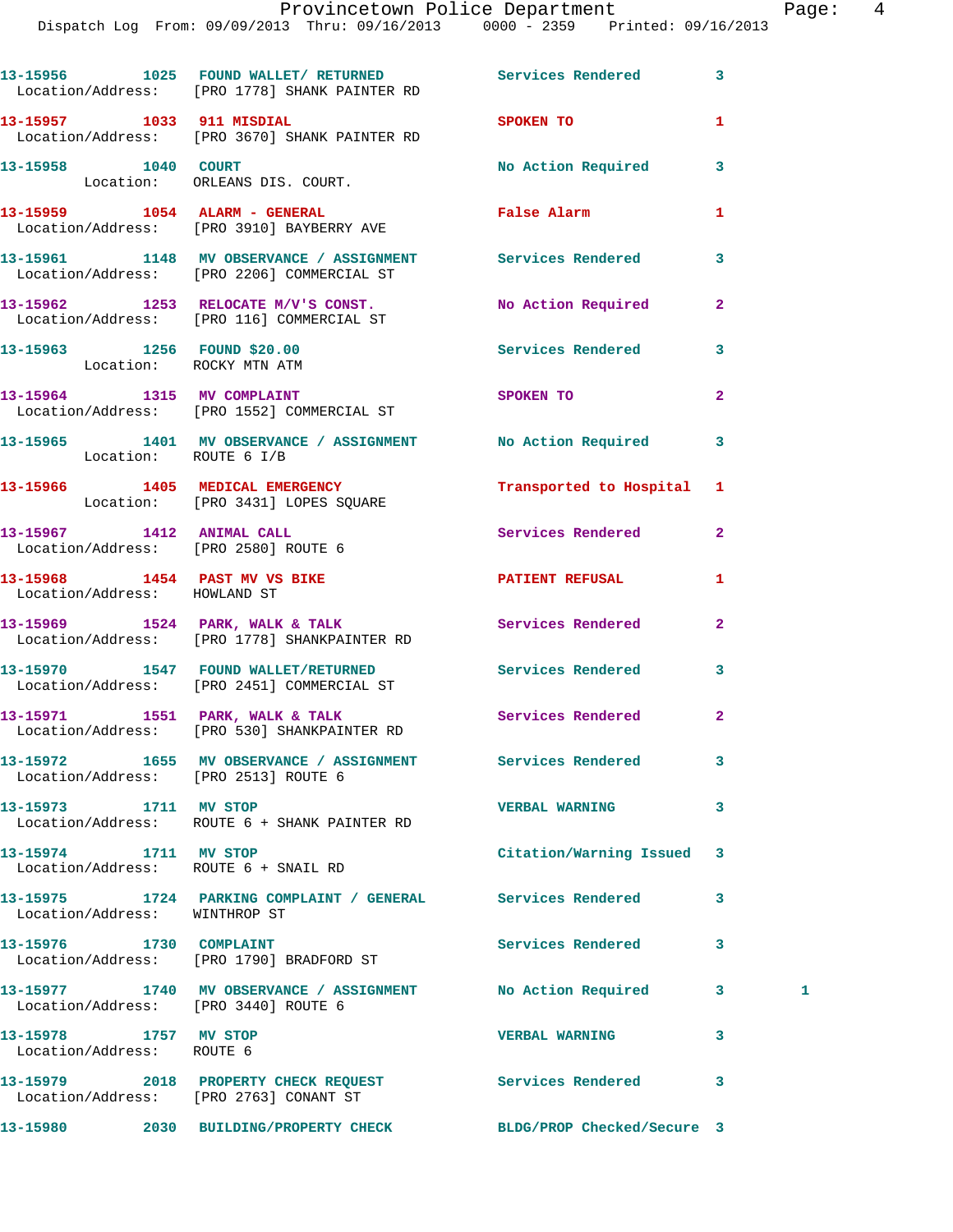|                                       |                                                                                                                        | Provincetown Police Department |              | Page: 5 |  |
|---------------------------------------|------------------------------------------------------------------------------------------------------------------------|--------------------------------|--------------|---------|--|
|                                       | Dispatch Log From: 09/09/2013 Thru: 09/16/2013 0000 - 2359 Printed: 09/16/2013<br>Location/Address: [PRO 571] ALDEN ST |                                |              |         |  |
|                                       |                                                                                                                        |                                |              |         |  |
|                                       | 13-15981 2033 BUILDING/PROPERTY CHECK Services Rendered 3<br>Location/Address: [PRO 2763] CONANT ST                    |                                |              |         |  |
|                                       | 13-15982 2033 PARK, WALK & TALK 2 Services Rendered 2<br>Location: [PRO 3431] LOPES SQUARE                             |                                |              |         |  |
|                                       | 13-15983 2101 BUILDING/PROPERTY CHECK BLDG/PROP Checked/Secure 3<br>Location/Address: [PRO 99] COMMERCIAL ST           |                                |              |         |  |
|                                       | 13-15984 2121 BUILDING/PROPERTY CHECK BLDG/PROP Checked/Secure 3<br>Location/Address: [PRO 488] MAYFLOWER ST           |                                |              |         |  |
|                                       | 13-15985 2156 BUILDING/PROPERTY CHECK BLDG/PROP Checked/Secure 3<br>Location/Address: [PRO 2763] CONANT ST             |                                |              |         |  |
|                                       | 13-15986 2308 BUILDING/PROPERTY CHECK BLDG/PROP Checked/Secure 3<br>Location/Address: [PRO 371] COMMERCIAL ST          |                                |              |         |  |
|                                       | 13-15987 2310 BUILDING/PROPERTY CHECK BLDG/PROP Checked/Secure 3<br>Location/Address: [PRO 2763] CONANT ST             |                                |              |         |  |
|                                       | 13-15988 2311 BUILDING/PROPERTY CHECK BLDG/PROP Checked/Secure 3<br>Location/Address: [PRO 2206] COMMERCIAL ST         |                                |              |         |  |
|                                       | 13-15989 2317 PARK, WALK & TALK (Services Rendered 2)<br>Location/Address: [PRO 2500] COMMERCIAL ST                    |                                |              |         |  |
|                                       | 13-15990 2321 MV OBSERVANCE / ASSIGNMENT Services Rendered 3<br>Location/Address: BRADFORD ST + ALLERTON ST            |                                |              |         |  |
|                                       | 13-15991 2330 VERBAL SPEED<br>Location/Address: [PRO 761] BRADFORD ST                                                  | <b>VERBAL WARNING</b>          | $\mathbf{3}$ |         |  |
| Location/Address: [PRO 444] HIGH POLE | 13-15992 2340 BUILDING/PROPERTY CHECK BLDG/PROP Checked/Secure 3                                                       |                                |              |         |  |
|                                       | 13-15993 2343 VERBAL SPEED<br>Location/Address: BRADFORD ST + COMMERCIAL ST                                            | <b>VERBAL WARNING</b>          | $\mathbf{3}$ |         |  |
| Location/Address: SHANK PAINTER RD    | 13-15994 2358 MV OBSERVANCE / ASSIGNMENT                                                                               | No Action Required             | 3            |         |  |
| For Date: $09/11/2013$ - Wednesday    |                                                                                                                        |                                |              |         |  |
|                                       | 13-15995 0013 MV OBSERVANCE / ASSIGNMENT<br>Location/Address: BRADFORD ST + HOWLAND ST                                 | <b>Services Rendered</b>       | 3            |         |  |
|                                       | 13-15996 0026 PARK, WALK & TALK<br>Location/Address: [PRO 204] COMMERCIAL ST                                           | Services Rendered              | $\mathbf{2}$ |         |  |
| 13-15997 0041 LOBBY TRAFFIC           | Location/Address: [PRO 542] SHANK PAINTER RD                                                                           | <b>Services Rendered</b>       | $\mathbf{2}$ | 23      |  |
| 13-15998                              | 0059 BUILDING/PROPERTY CHECK<br>Location/Address: [PRO 3163] WINTHROP ST                                               | Services Rendered              | 3            |         |  |

Location/Address: COMMERCIAL ST + RYDER ST

**13-16000 0121 VERBAL DEFECTIVE EQPT VERBAL WARNING 3**  Location/Address: [PRO 3296] SHANK PAINTER RD

**13-16001 0128 BUILDING/PROPERTY CHECK BLDG/PROP Checked/Secure 3** 

Location/Address: [PRO 2763] CONANT ST

**13-16002 0135 BUILDING/PROPERTY CHECK BLDG/PROP Checked/Secure 3**  Location/Address: [PRO 2763] CONANT ST

**13-15999 0115 VERBAL STOP SIGN VERBAL WARNING 3**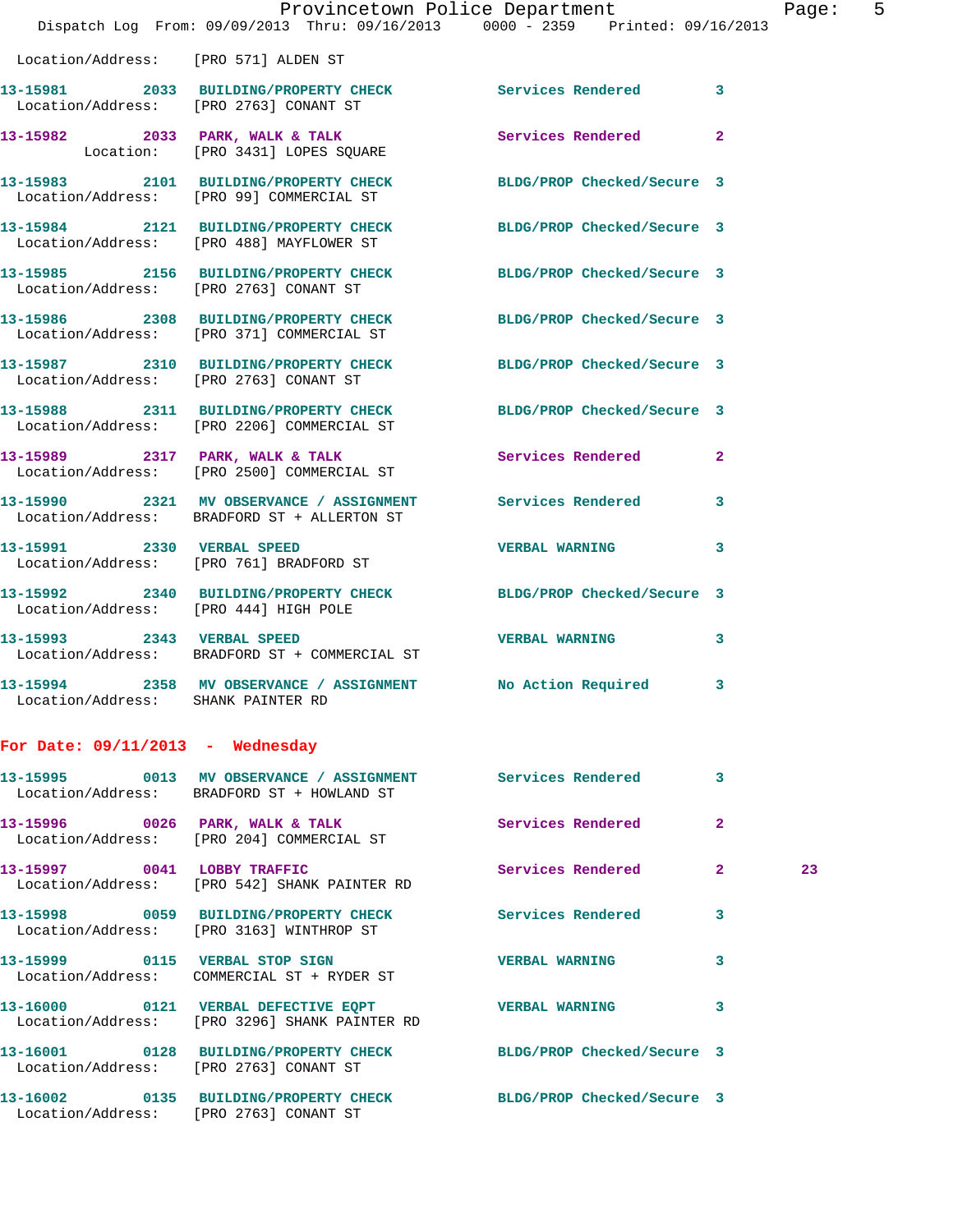|                                        | Provincetown Police Department                                                                                   |                            |                         |
|----------------------------------------|------------------------------------------------------------------------------------------------------------------|----------------------------|-------------------------|
|                                        | Dispatch Log From: 09/09/2013 Thru: 09/16/2013 0000 - 2359 Printed: 09/16/2013                                   |                            |                         |
|                                        | 13-16003 0222 BUILDING/PROPERTY CHECK BLDG/PROP Checked/Secure 3<br>Location/Address: [PRO 545] SHANK PAINTER RD |                            |                         |
|                                        | 13-16004 0226 BUILDING/PROPERTY CHECK BLDG/PROP Checked/Secure 3<br>Location/Address: [PRO 3292] COMMERCIAL ST   |                            |                         |
|                                        | 13-16005 0250 ASSIST AGENCY / TRURO MEDICAL Taken/Referred to Other<br>Location: [TRU] WHITE SANDS ROOM 10       |                            | 3                       |
|                                        | 13-16006 0255 BUILDING/PROPERTY CHECK BLDG/PROP Checked/Secure 3<br>Location/Address: [PRO 1646] WINSLOW ST      |                            |                         |
|                                        | 13-16007 0502 BUILDING/PROPERTY CHECK<br>Location/Address: [PRO 1638] COMMERCIAL ST                              | BLDG/PROP Checked/Secure 3 |                         |
|                                        | 13-16008 0503 BUILDING/PROPERTY CHECK BLDG/PROP Checked/Secure 3<br>Location/Address: [PRO 545] SHANK PAINTER RD |                            |                         |
|                                        | 13-16009 0507 BUILDING/PROPERTY CHECK<br>Location/Address: [PRO 2763] CONANT ST                                  | BLDG/PROP Checked/Secure 3 |                         |
|                                        | 13-16010 0509 MV OBSERVANCE / ASSIGNMENT Services Rendered<br>Location/Address: BRADFORD ST + ALLERTON ST        |                            | 3                       |
|                                        | 13-16011 0535 BUILDING/PROPERTY CHECK Services Rendered<br>Location/Address: [PRO 2489] BRADFORD ST              |                            | 3                       |
| Location/Address: [PRO 3259] MACMILLAN | 13-16012 0602 BUILDING/PROPERTY CHECK                                                                            | BLDG/PROP Checked/Secure 3 |                         |
|                                        | 13-16014 0737 MV TOWED FOR CONSTRUCTION<br>Location/Address: [PRO 116] COMMERCIAL ST                             | <b>Vehicle Towed</b>       | $\mathbf{2}$            |
|                                        | 13-16016 0820 MEDICAL EMERGENCY<br>Location/Address: [PRO 1237] MILLER HILL RD                                   | <b>PATIENT REFUSAL</b>     | 1                       |
|                                        | 13-16017 0828 ALARM TESTING HEAT/SMOKE/ELE Services Rendered<br>Location/Address: [PRO 204] COMMERCIAL ST        |                            | 1                       |
|                                        | 13-16019 0856 ANIMAL CALL<br>Location/Address: [PRO 3163] WINTHROP ST                                            | No Action Required         | $\overline{2}$          |
| 13-16020 0912 MV DISABLED              | Location/Address: SHANK PAINTER RD + ROUTE 6                                                                     | Services Rendered          |                         |
|                                        | 13-16021 0919 BUILDING/PROPERTY CHECK BLDG/PROP Checked/Secure 3<br>Location/Address: [PRO 3317] CEMETERY RD     |                            |                         |
|                                        | 13-16022 0919 BUILDING/PROPERTY CHECK<br>Location/Address: [PRO 3318] CEMETERY RD                                | BLDG/PROP Checked/Secure 3 |                         |
|                                        | 13-16023 0920 MV TOWED FOR STREET SWEEP<br>Location/Address: [PRO 1464] COMMERCIAL ST                            | <b>Vehicle Towed</b>       | $\mathbf{2}$            |
| 13-16024 0924 MEDICAL EMERGENCY        | Location/Address: [PRO 3222] ALDEN ST                                                                            | Transported to Hospital    | 1                       |
|                                        | 13-16025 0947 FIRE ALARM WORK<br>Location/Address: [PRO 285] COMMERCIAL ST                                       | No Action Required         | 1                       |
| Location/Address: [PRO 3287] ROUTE 6   | 13-16026 0956 BUILDING/PROPERTY CHECK BLDG/PROP Checked/Secure 3                                                 |                            |                         |
| Location/Address: [PRO 3222] ALDEN ST  | 13-16027 1010 PARK, WALK & TALK                                                                                  | Services Rendered          | $\mathbf{2}$            |
| 13-16028 1019 LANDLORD/TENANT          | Location/Address: [PRO 542] SHANK PAINTER RD                                                                     | SPOKEN TO                  | $\overline{\mathbf{2}}$ |
|                                        | 13-16029 1031 ASSIST AGENCY / MUTUAL AID Taken/Referred to Other 3                                               |                            |                         |

Location/Address: [PRO 1501] BANGS ST

Page: 6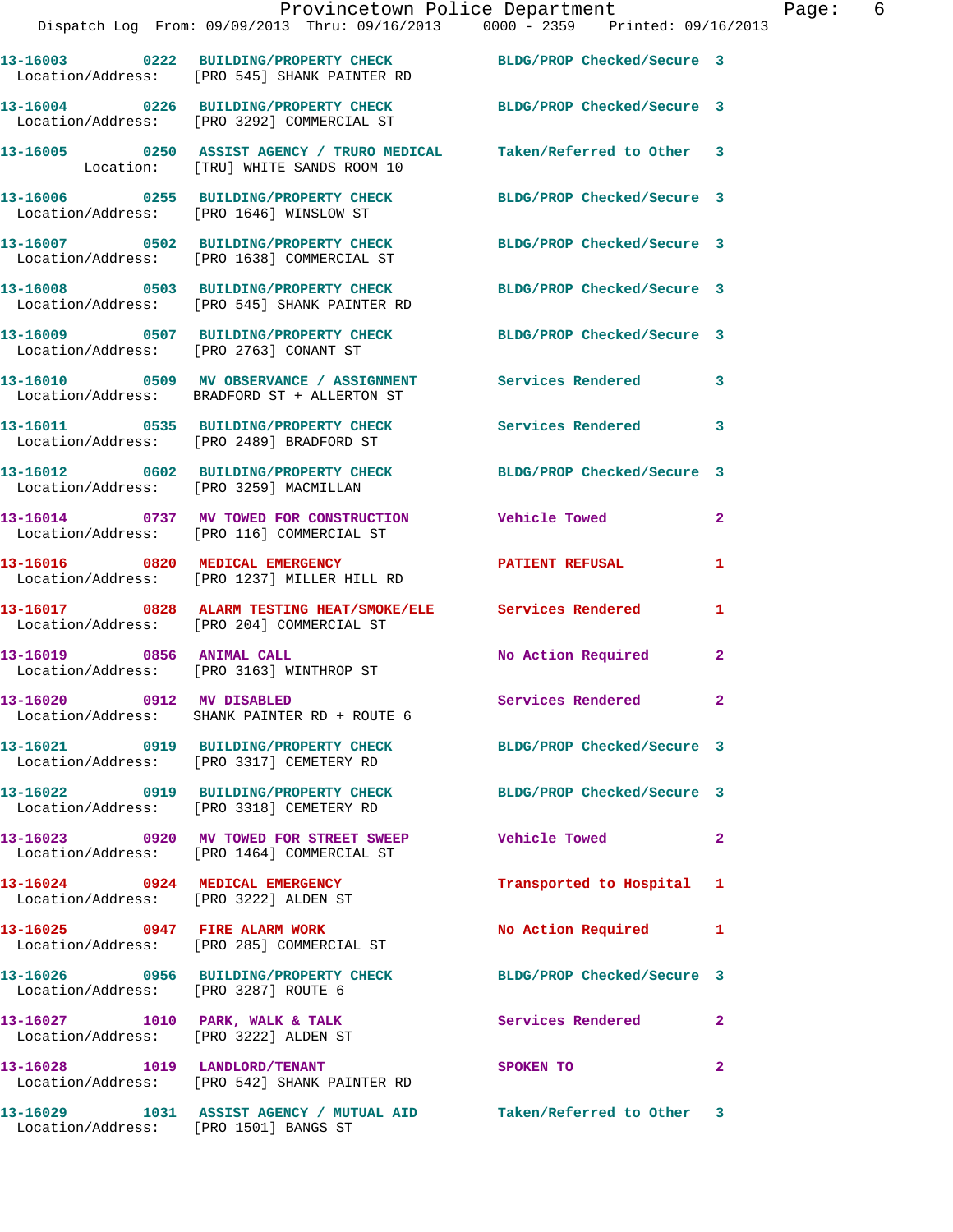| 13-16030 1044 BIKE/FOLLOW UP<br>Location/Address: [PRO 2539] RYDER ST |                                                                                                              | Taken/Referred to Other 2  |                |
|-----------------------------------------------------------------------|--------------------------------------------------------------------------------------------------------------|----------------------------|----------------|
|                                                                       | 13-16031 1059 TRAFFIC CONTROL<br>Location/Address: [PRO 542] SHANK PAINTER RD                                | Services Rendered          | 3              |
| 13-16034 1310 MV DISABLED<br>Location/Address: ROUTE 6                |                                                                                                              | Services Rendered          | $\overline{2}$ |
| Location/Address: MECHANIC ST                                         | 13-16035 1312 MISSING GRAY TIGER CAT Services Rendered                                                       |                            | $\overline{2}$ |
| Location/Address: ROUTE 6                                             | 13-16037 1315 ASSIST AGENCY / BOLO FROM TPD No Action Required                                               |                            | 3              |
| 13-16036 1323 911 GENERAL                                             | Location/Address: [PRO 440] HARRY KEMP WAY                                                                   | <b>No Action Required</b>  | $\mathbf{1}$   |
|                                                                       | 13-16038 1423 FOUND WALLET<br>Location/Address: [PRO 3314] COMMERCIAL ST                                     | Services Rendered          | 3              |
| 13-16039 1508 FOUND TEAL COAT                                         | Location/Address: [PRO 3259] MACMILLAN WHARF                                                                 | <b>Services Rendered</b>   | $\mathbf{3}$   |
|                                                                       | 13-16041 1612 BUILDING/PROPERTY CHECK<br>Location/Address: [PRO 3317] CEMETERY RD                            | <b>Services Rendered</b>   | 3              |
|                                                                       | 13-16042 1618 ART SALES COMPLAINT<br>Location/Address: [PRO 1952] COMMERCIAL ST                              | <b>GONE ON ARRIVAL</b>     | 3              |
|                                                                       | 13-16043 1711 CAPIAS WARRANT<br>Location/Address: [PRO 3670] SHANK PAINTER RD                                | SPOKEN TO                  | 3              |
| Location/Address: [PRO 571] ALDEN ST                                  | 13-16044 1729 BUILDING/PROPERTY CHECK                                                                        | BLDG/PROP Checked/Secure 3 |                |
| Location/Address: [PRO 2513] ROUTE 6                                  | 13-16045 1740 MV OBSERVANCE / ASSIGNMENT No Action Required 3                                                |                            |                |
|                                                                       | 13-16046 1743 ARM INJURY/TRANSPORT<br>Location/Address: [PRO 3259] MACMILLAN WHARF                           | Transported to Hospital 1  |                |
|                                                                       | 13-16047 1749 MV OBSERVANCE / ASSIGNMENT Services Rendered 3<br>Location/Address: PROVINCELANDS RD + ROUTE 6 |                            |                |
| Location/Address: [PRO 58] BRADFORD ST                                | 13-16048 1752 MV OBSERVANCE / ASSIGNMENT No Action Required                                                  |                            | 3              |
|                                                                       | 13-16049 1803 LANDLORD/TENANT<br>Location/Address: [PRO 3072] STANDISH ST                                    | SPOKEN TO                  | $\mathbf{2}$   |
|                                                                       | 13-16050 1825 PARK, WALK & TALK<br>Location/Address: [PRO 106] COMMERCIAL ST                                 | Services Rendered          | $\overline{2}$ |
|                                                                       | 13-16051 1848 MV OBSERVANCE / ASSIGNMENT<br>Location/Address: [PRO 391] COMMERCIAL ST                        | No Action Required         | 3              |
|                                                                       | 13-16052 1900 BUILDING/PROPERTY CHECK<br>Location/Address: [PRO 3318] CEMETERY RD                            | BLDG/PROP Checked/Secure 3 |                |
|                                                                       | 13-16053 1917 FOUND CELLPHONE<br>Location/Address: [PRO 1345] COMMERCIAL ST                                  | Services Rendered          | 3              |
|                                                                       | 13-16054 1921 ERRATIC MV OPERATION<br>Location/Address: [PRO 542] SHANK PAINTER RD                           | No Action Required         | $\mathbf{2}$   |
| Location/Address: [PRO 16] BRADFORD ST                                | 13-16055 2034 BUILDING/PROPERTY CHECK                                                                        | BLDG/PROP Checked/Secure 3 |                |
|                                                                       | 13-16056 2104 MV OBSERVANCE / ASSIGNMENT                                                                     | <b>No Action Required</b>  | 3              |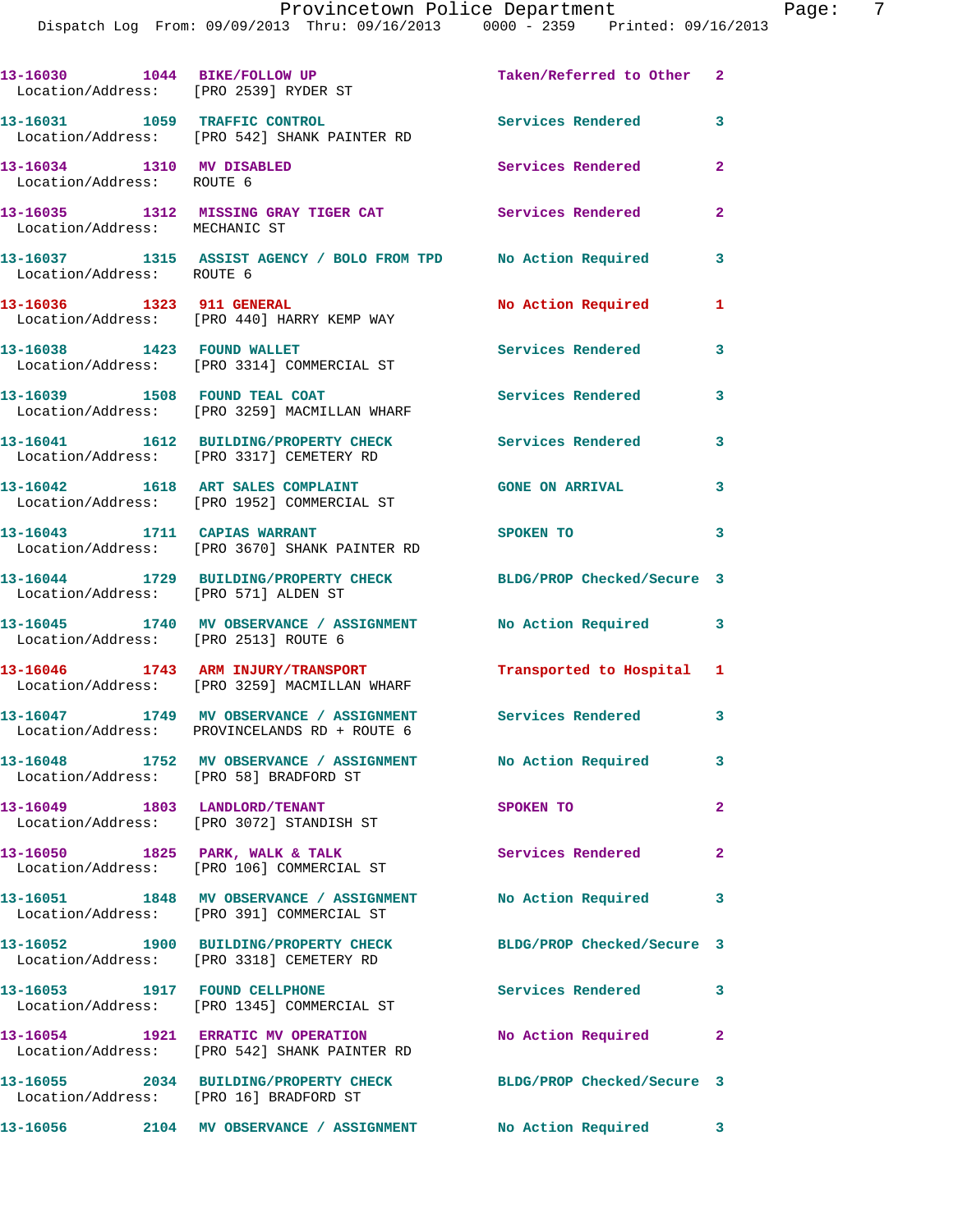|                                        | Dispatch Log From: 09/09/2013 Thru: 09/16/2013 0000 - 2359 Printed: 09/16/2013                                 | Provincetown Police Department |                         | Page: 8         |  |
|----------------------------------------|----------------------------------------------------------------------------------------------------------------|--------------------------------|-------------------------|-----------------|--|
| Location/Address: [PRO 94] BRADFORD ST |                                                                                                                |                                |                         |                 |  |
|                                        | 13-16057 2125 BUILDING/PROPERTY CHECK BLDG/PROP Checked/Secure 3<br>Location/Address: [PRO 2763] CONANT ST     |                                |                         |                 |  |
|                                        | 13-16058 2145 BUILDING/PROPERTY CHECK BLDG/PROP Checked/Secure 3<br>Location/Address: [PRO 444] HIGH POLE      |                                |                         |                 |  |
|                                        | 13-16059 2259 BUILDING/PROPERTY CHECK BLDG/PROP Checked/Secure 3<br>Location/Address: [PRO 2763] CONANT ST     |                                |                         |                 |  |
|                                        | 13-16060 2311 BUILDING/PROPERTY CHECK BLDG/PROP Checked/Secure 3<br>Location/Address: [PRO 2206] COMMERCIAL ST |                                |                         |                 |  |
|                                        | 13-16061 2312 BUILDING/PROPERTY CHECK BLDG/PROP Checked/Secure 3<br>Location/Address: [PRO 512] PRINCE ST      |                                |                         |                 |  |
| 13-16062 2326 MV STOP                  | Location/Address: SNAIL RD + COMMERCIAL ST                                                                     | VERBAL WARNING 3               |                         |                 |  |
|                                        | 13-16063 2358 NOISE COMPLAINT<br>Location/Address: [PRO 3444] COMMERCIAL ST                                    | <b>VERBAL WARNING</b>          | $\overline{\mathbf{3}}$ |                 |  |
| For Date: $09/12/2013$ - Thursday      |                                                                                                                |                                |                         |                 |  |
|                                        | 13-16064 0021 BUILDING/PROPERTY CHECK BLDG/PROP Checked/Secure 3<br>Location/Address: [PRO 182] COMMERCIAL ST  |                                |                         |                 |  |
|                                        | 13-16065 0032 BUILDING/PROPERTY CHECK BLDG/PROP Checked/Secure 3<br>Location/Address: [PRO 2763] CONANT ST     |                                |                         |                 |  |
|                                        | 13-16066 0035 MV OBSERVANCE / ASSIGNMENT Services Rendered 3<br>Location/Address: BRADFORD ST + RYDER ST       |                                |                         |                 |  |
|                                        | 13-16068 0130 PARK, WALK & TALK Services Rendered 2<br>Location/Address: [PRO 3085] COMMERCIAL ST              |                                |                         |                 |  |
| Location/Address: [PRO 2763] CONANT ST | 13-16069 0211 BUILDING/PROPERTY CHECK BLDG/PROP Checked/Secure 3                                               |                                |                         |                 |  |
|                                        | 13-16070 0213 BUILDING/PROPERTY CHECK<br>Location/Address: [PRO 545] SHANK PAINTER RD                          | BLDG/PROP Checked/Secure 3     |                         |                 |  |
|                                        | 13-16071 0220 BUILDING/PROPERTY CHECK BLDG/PROP Checked/Secure 3<br>Location/Address: [PRO 1646] WINSLOW ST    |                                |                         |                 |  |
|                                        | 13-16072 0333 ALARM - GENERAL<br>Location/Address: [PRO 2558] BRADFORD ST                                      | False Alarm 1                  |                         |                 |  |
| Location/Address: [PRO 3287] ROUTE 6   | 13-16073 0501 BUILDING/PROPERTY CHECK BLDG/PROP Checked/Secure 3                                               |                                |                         |                 |  |
|                                        | 13-16074 0502 BUILDING/PROPERTY CHECK BLDG/PROP Checked/Secure 3<br>Location/Address: [PRO 1638] COMMERCIAL ST |                                |                         |                 |  |
|                                        | 13-16075 0615 LOBBY TRAFFIC<br>Location/Address: [PRO 542] SHANK PAINTER RD                                    | Services Rendered 2            |                         | 13 <sub>1</sub> |  |
|                                        | 13-16076 0630 BUILDING/PROPERTY CHECK BLDG/PROP Checked/Secure 3<br>Location/Address: [PRO 2206] COMMERCIAL ST |                                |                         |                 |  |
|                                        | 13-16077 0756 MINOR MV ACCIDENT<br>Location/Address: [PRO 350] COMMERCIAL ST                                   | Services Rendered              | 1                       |                 |  |
|                                        | 13-16078 0801 SCHOOL CROSSING<br>Location/Address: [PRO 569] WINSLOW ST                                        | Services Rendered 3            |                         |                 |  |
|                                        | 13-16079 0832 REASSURANCE CHECK                                                                                | <b>Services Rendered</b>       | 3                       |                 |  |

Location/Address: [PRO 710] BRADFORD ST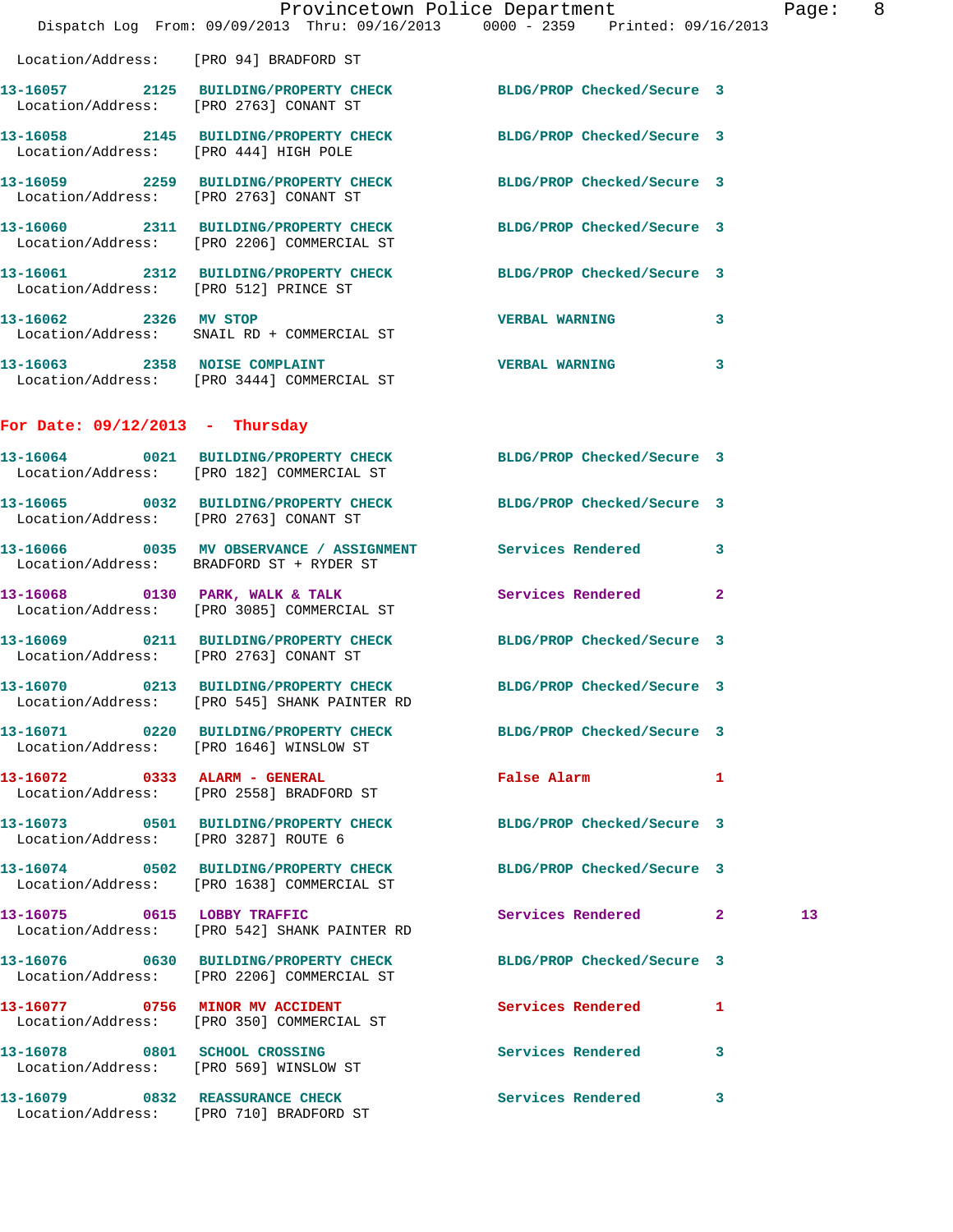|                                    | Provincetown Police Department The Page: 9<br>Dispatch Log From: 09/09/2013 Thru: 09/16/2013 0000 - 2359 Printed: 09/16/2013 |                           |                |              |  |
|------------------------------------|------------------------------------------------------------------------------------------------------------------------------|---------------------------|----------------|--------------|--|
|                                    | 13-16080 0854 ELEVATOR ALARM BLDG/PROP Checked/Secure 1<br>Location/Address: [PRO 440] HARRY KEMP WAY                        |                           |                |              |  |
|                                    | 13-16081 0902 RESIDENTIAL BURGLAR ALARM BLDG/PROP Checked/Secure 1<br>Location/Address: [PRO 3774] WEST VINE ST              |                           |                |              |  |
| Location/Address: [PRO 2] ALDEN ST | 13-16082 0926 LOOSE DOG                                                                                                      | Could Not Locate          | $\mathbf{2}$   |              |  |
|                                    | 13-16083 0946 911 CALL TRANSFER<br>Location/Address: [PRO 542] SHANK PAINTER RD                                              | Services Rendered 1       |                |              |  |
|                                    | 13-16085 1040 HIP INJURY/TRANSPORT<br>Location/Address: [PRO 3296] SHANK PAINTER RD                                          | Transported to Hospital 1 |                | $\mathbf{1}$ |  |
|                                    | 13-16086 1119 DOG COMPLAINT<br>Location/Address: [PRO 1976] COMMERCIAL ST                                                    | SPOKEN TO                 | $\overline{a}$ |              |  |
|                                    | 13-16087 1157 DECEASED RACCOON<br>Location/Address: [PRO 1534] CENTRAL ST                                                    | Services Rendered         | $\mathbf{2}$   |              |  |
|                                    | 13-16088 1200 PARK, WALK & TALK<br>Location: [PRO 3431] LOPES SQUARE                                                         | Services Rendered         | $\mathbf{2}$   |              |  |
|                                    | 13-16089 1228 MINOR MV ACCIDENT Services Rendered 3<br>Location/Address: [PRO 631] COURT ST                                  |                           |                |              |  |
|                                    | 13-16090 1229 HEART/TRANSPORT<br>Location/Address: [PRO 440] HARRY KEMP WAY                                                  | Transported to Hospital 1 |                |              |  |
|                                    | 13-16091 1309 MINOR MV ACCIDENT<br>Location/Address: [PRO 1686] COMMERCIAL ST                                                | Services Rendered         | $\mathbf{2}$   |              |  |
|                                    | 13-16092 1325 GATE/FENCE DAMAGE<br>Location/Address: [PRO 1327] COMMERCIAL ST                                                | Services Rendered         | 3              |              |  |
|                                    | 13-16093 1326 LOST BACKPACK<br>Location/Address: [PRO 542] SHANK PAINTER RD                                                  | <b>Services Rendered</b>  | $\mathbf{3}$   |              |  |
|                                    | 13-16094 1340 BEES NEST<br>Location/Address: WASHINGTON AVE + BRADFORD ST                                                    | Services Rendered         | $\mathbf{2}$   |              |  |
|                                    | 13-16095 1400 ASSIST CITIZEN<br>Location/Address: [PRO 1237] MILLER HILL RD                                                  | <b>Services Rendered</b>  |                |              |  |
| Location/Address: BRADFORD ST      | 13-16096 1443 MEDICAL EMERGENCY                                                                                              | Transported to Hospital 1 |                |              |  |
|                                    | 13-16097 1452 LOST WALLET/RETURNED<br>Location/Address: [PRO 43] BRADFORD ST                                                 | Services Rendered         | 3              |              |  |
|                                    | 13-16098 1549 BUILDING/PROPERTY CHECK BLDG/PROP Checked/Secure 3<br>Location/Address: [PRO 2898] JEROME SMITH RD             |                           |                |              |  |
|                                    | 13-16099 1607 ANIMAL CALL<br>Location/Address: [PRO 1677] MAYFLOWER AVE                                                      | No Action Required        | $\mathbf{2}$   |              |  |
|                                    | 13-16100 1621 PARK, WALK & TALK<br>Location/Address: [PRO 182] COMMERCIAL ST                                                 | No Action Required        | $\mathbf{2}$   |              |  |
|                                    | 13-16101 1751 MEDICAL EMERGENCY<br>Location/Address: [PRO 2638] COMMERCIAL ST                                                | PATIENT REFUSAL           | 1              |              |  |
|                                    | 13-16102 1825 LOST WALLET<br>Location/Address: [PRO 542D] SHANK PAINTER RD                                                   | No Action Required        | 3              |              |  |
|                                    | 13-16103 1843 MV OBSERVANCE / ASSIGNMENT Services Rendered<br>Location/Address: [PRO 2645] SHANKPAINTER RD                   |                           | 3              |              |  |
| 13-16104 1856 MV STOP              |                                                                                                                              | <b>VERBAL WARNING</b>     | 3              |              |  |

Location/Address: CONWELL ST + HARRY KEMP WAY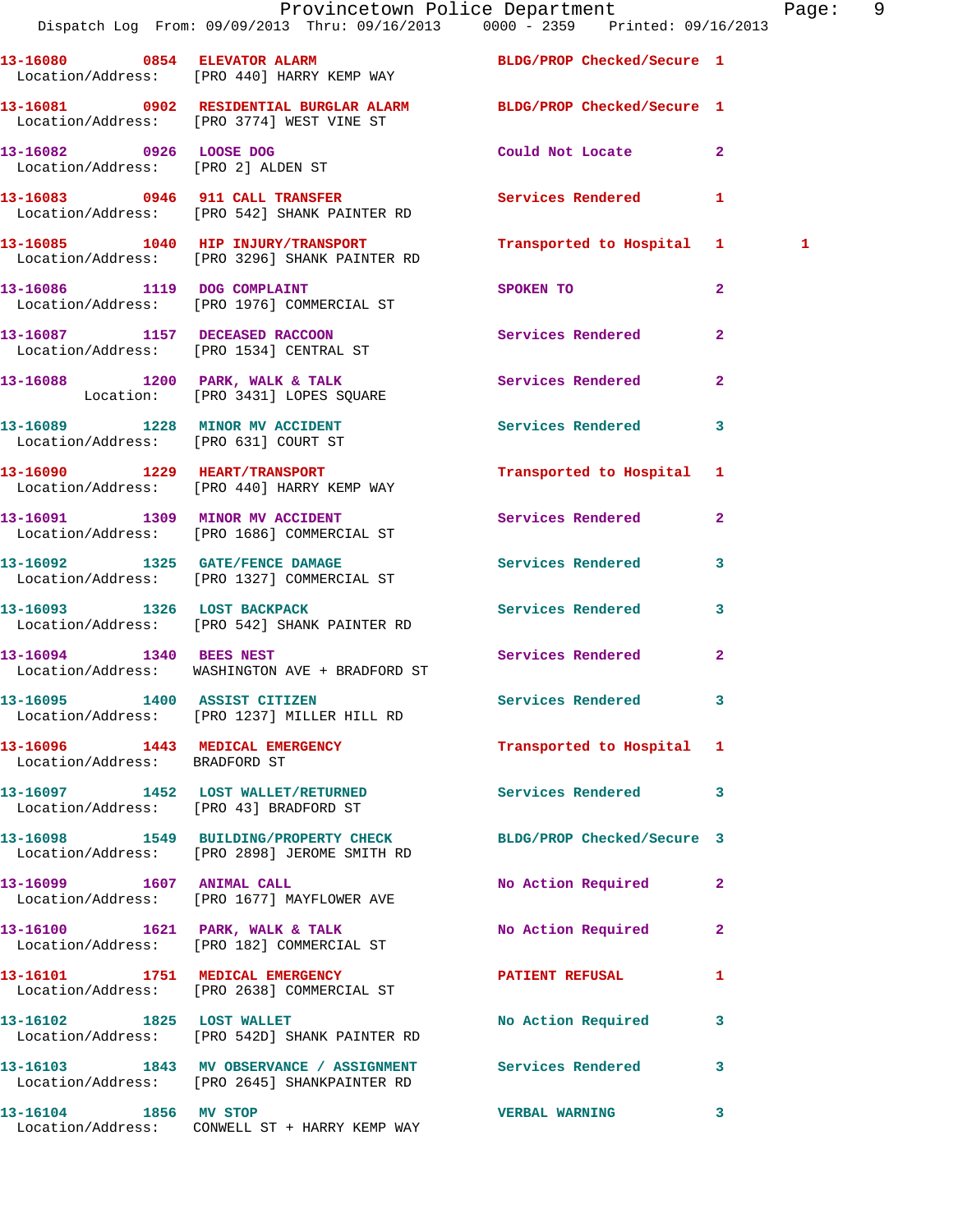|                                                          | Dispatch Log From: 09/09/2013 Thru: 09/16/2013 0000 - 2359 Printed: 09/16/2013                                    |                            |                |
|----------------------------------------------------------|-------------------------------------------------------------------------------------------------------------------|----------------------------|----------------|
|                                                          | 13-16105 1903 COMPLAINT<br>Location/Address: [PRO 105] COMMERCIAL ST                                              | SPOKEN TO                  | 3              |
| 13-16106 1908 COMPLAINT<br>Location/Address: BRADFORD ST |                                                                                                                   | Unfounded                  | 3              |
|                                                          | 13-16107 2102 BUILDING/PROPERTY CHECK<br>Location/Address: [PRO 16] MAYFLOWER AVE                                 | BLDG/PROP Checked/Secure 3 |                |
|                                                          | 13-16108 2122 SUSPICIOUS ACTIVITY<br>Location/Address: [PRO 2543] MACMILLAN WHARF                                 | <b>GONE ON ARRIVAL</b>     | $\overline{2}$ |
|                                                          | 13-16109 2133 BUILDING/PROPERTY CHECK<br>Location/Address: [PRO 175] COMMERCIAL ST                                | BLDG/PROP Checked/Secure 3 |                |
|                                                          | 13-16110 2157 BUILDING/PROPERTY CHECK<br>Location/Address: [PRO 440] HARRY KEMP WAY                               | BLDG/PROP Checked/Secure 3 |                |
|                                                          | 13-16111 2203 BUILDING/PROPERTY CHECK<br>Location/Address: [PRO 545] SHANKPAINTER RD                              | BLDG/PROP Checked/Secure 3 |                |
|                                                          | 13-16112 2225 BUILDING/PROPERTY CHECK BLDG/PROP Checked/Secure 3<br>Location/Address: [PRO 519] RACE POINT RD     |                            |                |
|                                                          | 13-16113 2341 BUILDING/PROPERTY CHECK BLDG/PROP Checked/Secure 3<br>Location/Address: [PRO 832] COMMERCIAL ST     |                            |                |
| For Date: $09/13/2013$ - Friday                          |                                                                                                                   |                            |                |
|                                                          | 13-16114 0021 BUILDING/PROPERTY CHECK BLDG/PROP Checked/Secure 3<br>Location/Address: [PRO 2898] JEROME SMITH RD  |                            |                |
|                                                          | 13-16115 0032 MV COMPLAINT<br>Location: [PRO 3431] LOPES SQUARE                                                   | Could Not Locate           | $\mathbf{2}$   |
|                                                          | 13-16116 0054 BUILDING/PROPERTY CHECK<br>Location/Address: [PRO 2206] COMMERCIAL ST                               | BLDG/PROP Checked/Secure 3 |                |
|                                                          | 13-16117 0114 BUILDING/PROPERTY CHECK<br>Location/Address: [PRO 2577] BRADFORD ST                                 | BLDG/PROP Checked/Secure 3 |                |
|                                                          | 13-16118 0114 MV OBSERVANCE / ASSIGNMENT<br>Location/Address: [PRO 2577] BRADFORD ST                              | <b>Services Rendered</b>   |                |
|                                                          | 13-16119 0120 BUILDING/PROPERTY CHECK440 BLDG/PROP Checked/Secure 3<br>Location/Address: [PRO 440] HARRY KEMP WAY |                            |                |
|                                                          | 13-16120 0122 BUILDING/PROPERTY CHECK<br>Location/Address: [PRO 2763] CONANT ST                                   | <b>Services Rendered</b>   | 3              |
|                                                          | 13-16121 0139 MEDICAL EMERGENCY<br>Location/Address: DYER ST + BRADFORD ST                                        | <b>PATIENT REFUSAL</b>     | 1              |
|                                                          | 13-16122 0158 BUILDING/PROPERTY CHECK BLDG/PROP Checked/Secure 3<br>Location/Address: [PRO 341] COMMERCIAL ST     |                            |                |
|                                                          | 13-16123 0201 BUILDING/PROPERTY CHECK Services Rendered<br>Location/Address: [PRO 72] PROVINCELANDS RD            |                            | 3              |
| Location/Address: RYDER ST EXT                           | 13-16124 0207 BUILDING/PROPERTY CHECK Services Rendered                                                           |                            | 3              |
|                                                          | 13-16125   0210   BUILDING/PROPERTY CHECK   Services Rendered   Location/Address: [PRO 385] COMMERCIAL ST         |                            | 3              |
|                                                          | 13-16126 0211 BUILDING/PROPERTY CHECK Services Rendered<br>Location/Address: [PRO 526] RYDER ST                   |                            | 3              |
|                                                          | 13-16127 0211 BUILDING/PROPERTY CHECK                                                                             | BLDG/PROP Checked/Secure 3 |                |
|                                                          |                                                                                                                   |                            |                |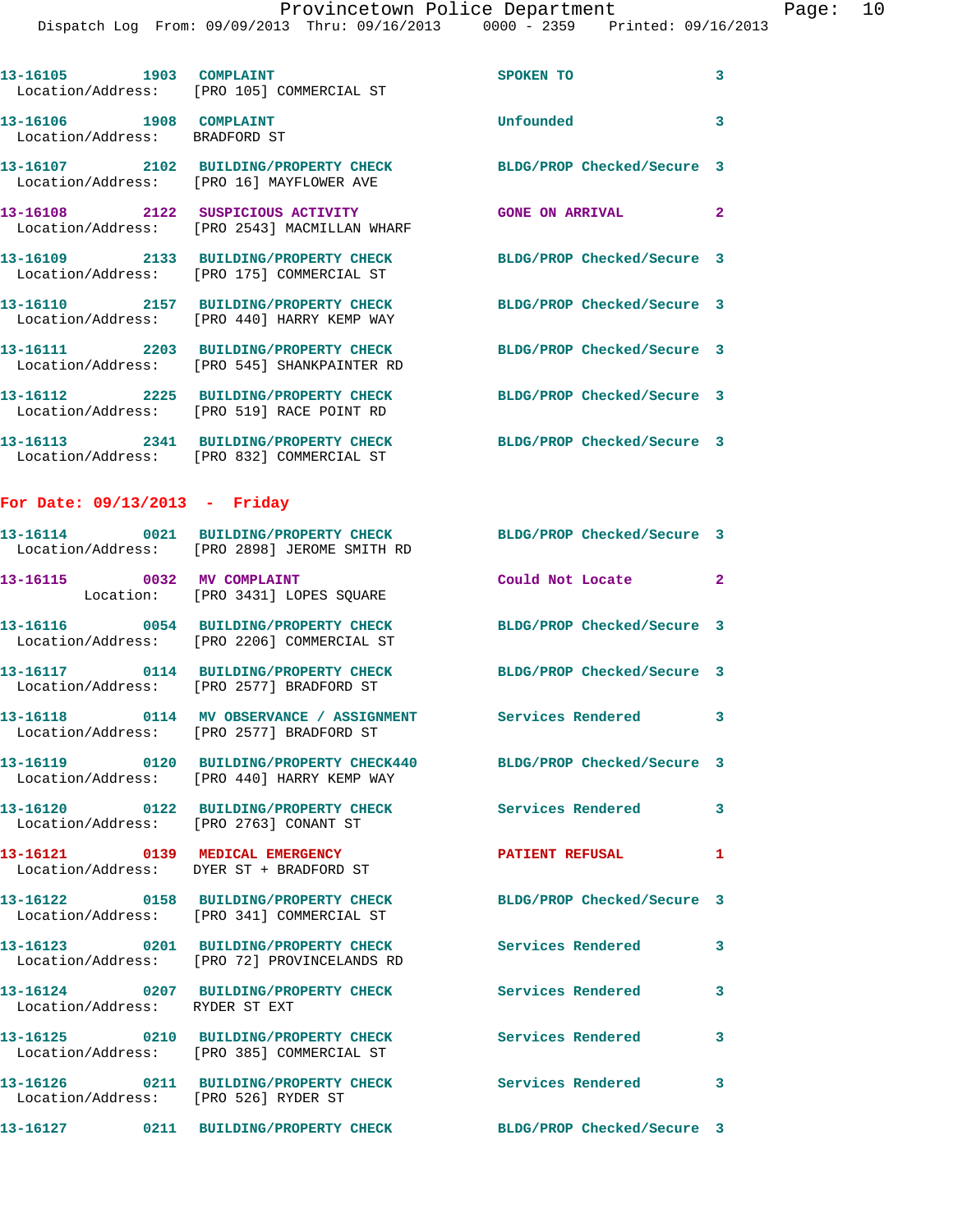|                                      |                                                                                                                  | Provincetown Police Department                                                                                 |                | Page: 11 |  |
|--------------------------------------|------------------------------------------------------------------------------------------------------------------|----------------------------------------------------------------------------------------------------------------|----------------|----------|--|
|                                      | Dispatch Log From: 09/09/2013 Thru: 09/16/2013 0000 - 2359 Printed: 09/16/2013                                   |                                                                                                                |                |          |  |
|                                      | Location/Address: [PRO 2483] COMMERCIAL ST<br>13-16128 0215 BUILDING/PROPERTY CHECK Services Rendered 3          |                                                                                                                |                |          |  |
|                                      | Location/Address: [PRO 3259] MACMILLAN                                                                           |                                                                                                                |                |          |  |
|                                      | 13-16129 0217 BUILDING/PROPERTY CHECK Services Rendered 3<br>Location/Address: [PRO 285] COMMERCIAL ST           |                                                                                                                |                |          |  |
|                                      | 13-16130 0220 BUILDING/PROPERTY CHECK Services Rendered 3<br>Location/Address: [PRO 248] COMMERCIAL ST           |                                                                                                                |                |          |  |
|                                      | 13-16131 0223 BUILDING/PROPERTY CHECK Services Rendered<br>Location/Address: [PRO 3004] BRADFORD ST              |                                                                                                                | $\mathbf{3}$   |          |  |
|                                      | 13-16132 0227 BUILDING/PROPERTY CHECK Services Rendered<br>Location/Address: [PRO 357] COMMERCIAL ST             |                                                                                                                | $\mathbf{3}$   |          |  |
|                                      | 13-16133 0234 BUILDING/PROPERTY CHECK Services Rendered 3<br>Location/Address: [PRO 57] BRADFORD ST              |                                                                                                                |                |          |  |
|                                      | 13-16134 0236 BUILDING/PROPERTY CHECK Services Rendered 3<br>Location/Address: [PRO 391] COMMERCIAL ST           |                                                                                                                |                |          |  |
|                                      | 13-16135 0241 BUILDING/PROPERTY CHECK Services Rendered 3<br>Location/Address: [PRO 525] COMMERCIAL ST           |                                                                                                                |                |          |  |
|                                      | 13-16136 0243 BUILDING/PROPERTY CHECK<br>Location/Address: [PRO 2977] COMMERCIAL ST                              | <b>Services Rendered</b>                                                                                       | 3              |          |  |
|                                      | 13-16137 0257 BUILDING/PROPERTY CHECK Services Rendered 3<br>Location/Address: [PRO 63] BRADFORD ST EXT          |                                                                                                                |                |          |  |
|                                      | 13-16138 0337 ALARM - FIRE<br>Location/Address: [PRO 3015] BRADFORD ST                                           | False Alarm and the state of the state of the state of the state of the state of the state of the state of the | 1              |          |  |
|                                      | 13-16139 0354 LOBBY TRAFFIC<br>Location/Address: [PRO 542] SHANK PAINTER RD                                      | Services Rendered 2                                                                                            |                | 26       |  |
|                                      | 13-16140 0531 911 GENERAL/TTY TEST<br>Location/Address: [PRO 542] SHANK PAINTER RD                               | Services Rendered 1                                                                                            |                |          |  |
|                                      | 13-16141 0732 CHEST PAINS/TRANSPORT<br>Location/Address: [PRO 3179] MEADOW RD                                    | <b>PATIENT REFUSAL</b>                                                                                         |                |          |  |
| Location/Address: [PRO 571] ALDEN ST | 13-16142 0821 BUILDING/PROPERTY CHECK BLDG/PROP Checked/Secure 3                                                 |                                                                                                                |                |          |  |
|                                      | 13-16143 0822 BIKE REMOVED/STORED<br>Location/Address: [PRO 519] RACE POINT RD                                   | Services Rendered 2                                                                                            |                |          |  |
|                                      | 13-16145 1015 ILLEGAL DUMPING<br>Location/Address: [PRO 544] SHANK PAINTER RD                                    | Services Rendered 3                                                                                            |                |          |  |
| 13-16146    1033    BURGLAR ALARM    | Location/Address: [PRO 2638] COMMERCIAL ST                                                                       | <b>Unfounded</b>                                                                                               | $\blacksquare$ |          |  |
|                                      | 13-16147 1042 BUILDING/PROPERTY CHECK<br>Location/Address: [PRO 3317] CEMETERY RD                                | BLDG/PROP Checked/Secure 3                                                                                     |                | 1        |  |
|                                      | 13-16148 1105 BUILDING/PROPERTY CHECK BLDG/PROP Checked/Secure 3<br>Location/Address: [PRO 2898] JEROME SMITH RD |                                                                                                                |                |          |  |
| Location/Address: [PRO 564] BAYBERRY | 13-16149 1145 BUILDING/PROPERTY CHECK BLDG/PROP Checked/Secure 3                                                 |                                                                                                                |                |          |  |
|                                      | 13-16150 1156 PARKED TRUCK COMPLAINT Services Rendered 1<br>Location/Address: [PRO 105] COMMERCIAL ST            |                                                                                                                |                |          |  |
|                                      | 13-16151 1157 MV OBSERVANCE / ASSIGNMENT Services Rendered 3                                                     |                                                                                                                |                |          |  |

Location/Address: HIGH POLE HL + BRADFORD ST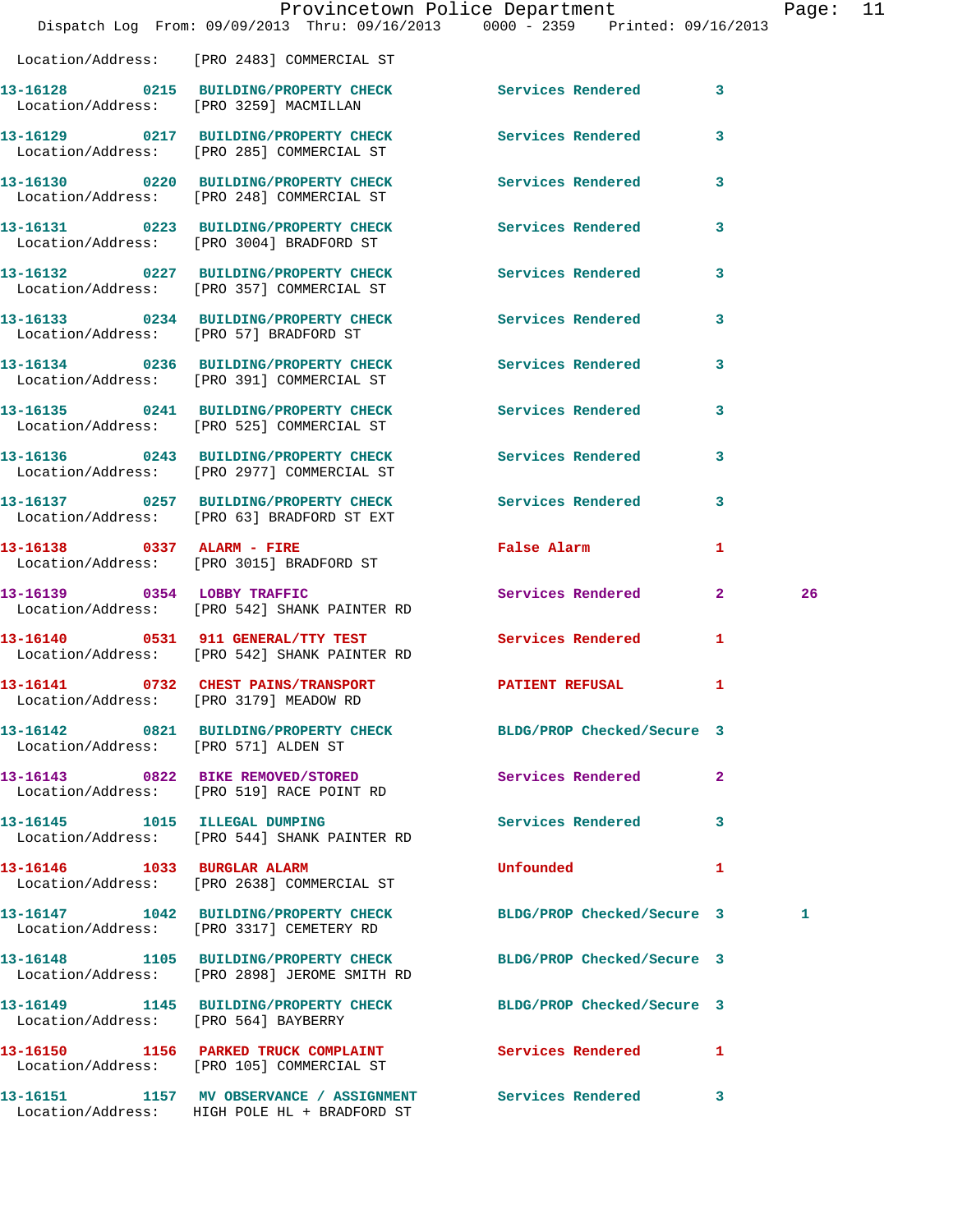|                                                                     | Provincetown Police Department<br>Dispatch Log From: 09/09/2013 Thru: 09/16/2013 0000 - 2359 Printed: 09/16/2013 |                            |                |
|---------------------------------------------------------------------|------------------------------------------------------------------------------------------------------------------|----------------------------|----------------|
|                                                                     | 13-16152 1158 SUSPICIOUS ACTIVITY<br>Location/Address: [PRO 2189] PLEASANT ST                                    | No Action Required         | $\mathbf{2}$   |
|                                                                     | 13-16153 1208 ARGUMENTATIVE SUBJECT<br>Location/Address: [PRO 588] SHANK PAINTER RD                              | SPOKEN TO                  | 3              |
|                                                                     | 13-16155 1229 HOSPITAL TRANSPORT<br>Location/Address: [PRO 544] SHANK PAINTER RD                                 | Transported to Hospital    | 1              |
| Location/Address: [PRO 3287] ROUTE 6                                | 13-16156 1232 BUILDING/PROPERTY CHECK                                                                            | BLDG/PROP Checked/Secure 3 |                |
| 13-16157 1244 911 MISDIAL                                           | Location/Address: [PRO 515] RACE POINT RD                                                                        | No Action Required         | 1              |
|                                                                     | 13-16159 1351 PARK, WALK & TALK<br>Location/Address: [PRO 105] COMMERCIAL ST                                     | <b>Services Rendered</b>   | $\overline{a}$ |
| 13-16160 1417 BIKE FALLEN                                           | Location/Address: [PRO 3260] BRADFORD ST EXT                                                                     | <b>PATIENT REFUSAL</b>     | 1              |
|                                                                     | 13-16161 1431 FOUND DRIVERS LICENSE<br>Location/Address: [PRO 606] CONWELL ST                                    | Services Rendered          | 3              |
|                                                                     | 13-16162 1439 BY-LAW VIOLATION<br>Location/Address: [PRO 105] COMMERCIAL ST                                      | <b>VERBAL WARNING</b>      | $\mathbf{2}$   |
|                                                                     | 13-16163 1445 MV COMPLAINT<br>Location/Address: [PRO 595] BRADFORD ST                                            | <b>Services Rendered</b>   | $\mathbf{2}$   |
| 13-16164 1455 COMPLAINT                                             | Location/Address: [PRO 105] COMMERCIAL ST                                                                        | No Action Required         | 3              |
|                                                                     | 13-16165 1509 MV OBSERVANCE / ASSIGNMENT Services Rendered<br>Location/Address: BRADFORD ST + HOWLAND ST         |                            | 3              |
|                                                                     | 13-16166 1517 SERVE RESTRAINING ORDER<br>Location/Address: [PRO 542] SHANK PAINTER RD                            | <b>SPOKEN TO</b>           | 2              |
| 13-16167 1525 MV STOP                                               | Location/Address: ALLERTON ST + BRADFORD ST                                                                      | <b>VERBAL WARNING</b>      | 3              |
|                                                                     | 13-16168 1544 BUILDING/PROPERTY CHECK BLDG/PROP Checked/Secure 3<br>Location/Address: [PRO 105] COMMERCIAL ST    |                            |                |
|                                                                     | 13-16169 1548 COMPLAINT-STOLEN PROPERTY RET. Unfounded<br>Location/Address: [PRO 2977] COMMERCIAL ST             |                            | 3              |
| Location/Address: WINSLOW ST                                        | 13-16170 1603 PARKING COMPLAINT / GENERAL Services Rendered                                                      |                            | 3              |
|                                                                     | 13-16171 1640 BUILDING/PROPERTY CHECK BLDG/PROP Checked/Secure 3<br>Location/Address: [PRO 3317] CEMETERY RD     |                            |                |
|                                                                     | 13-16172 1655 BUILDING/PROPERTY CHECK BLDG/PROP Checked/Secure 3<br>Location/Address: [PRO 2483] COMMERCIAL ST   |                            |                |
|                                                                     | 13-16173 1710 B & E/ I.P. SUBJECT<br>Location/Address: [PRO 1269] ALDEN ST                                       | <b>Services Rendered</b>   | $\mathbf{2}$   |
|                                                                     | 13-16174 1724 SERVE HARASSMENT ORDER<br>Location/Address: [PRO 542] SHANK PAINTER RD                             | SPOKEN TO                  | 2              |
| Location/Address: MASONIC PL                                        | 13-16175 1839 COMPLAINT-STOLEN PROPERTY SPOKEN TO                                                                |                            | 3              |
| 13-16176   1845   COMPLAINT<br>Location/Address: [PRO 453] KILEY CT |                                                                                                                  | SPOKEN TO                  | 3              |
|                                                                     | 13-16177 1902 PARK, WALK & TALK                                                                                  | Services Rendered          | $\mathbf{2}$   |

Location/Address: [PRO 2596] COMMERCIAL ST

Page:  $12$ <br> $13$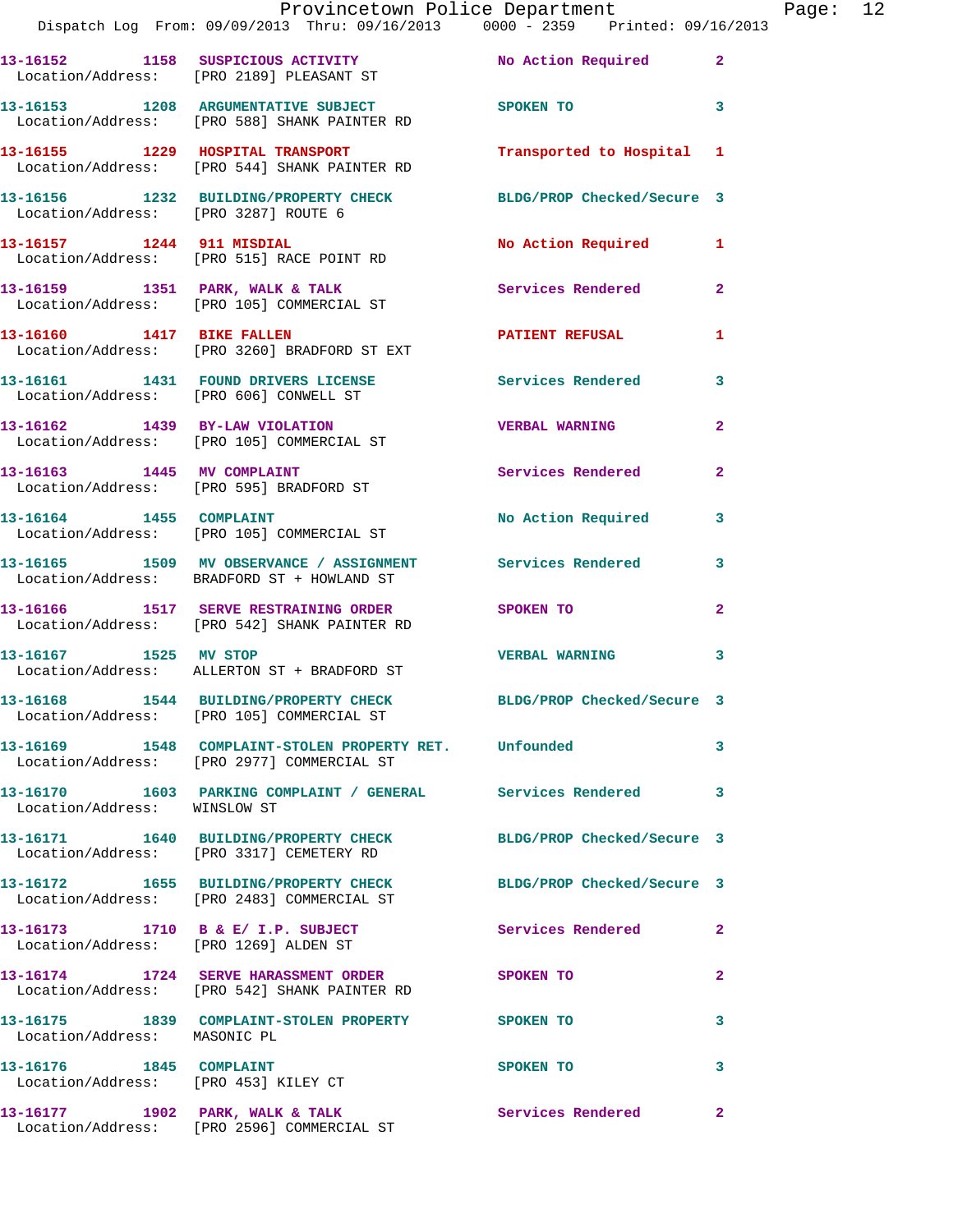| 13-16178 1919 MV STOP                                           | Location/Address: [PRO 606] CONWELL ST                                                                          | VERBAL WARNING 3           |                         |
|-----------------------------------------------------------------|-----------------------------------------------------------------------------------------------------------------|----------------------------|-------------------------|
|                                                                 | 13-16179 1926 BUILDING/PROPERTY CHECK<br>Location/Address: [PRO 2206] COMMERCIAL ST                             | BLDG/PROP Checked/Secure 3 |                         |
| Location/Address: COMMERCIAL ST                                 | 13-16181 2019 MEDICAL EMERGENCY                                                                                 | <b>PATIENT REFUSAL</b>     | 1                       |
| Location/Address: [PRO 2763] CONANT ST                          | 13-16182 2042 BUILDING/PROPERTY CHECK                                                                           | Services Rendered          | $\overline{\mathbf{3}}$ |
|                                                                 | Location/Address: [PRO 105] COMMERCIAL ST                                                                       |                            | 3                       |
| Location/Address: [PRO 2] ALDEN ST                              | 13-16184 2050 BUILDING/PROPERTY CHECK                                                                           | BLDG/PROP Checked/Secure 3 |                         |
| 13-16185 2055 HARASSMENT                                        | Location/Address: [PRO 105] COMMERCIAL ST                                                                       | SPOKEN TO                  | $\mathbf{2}$            |
| 13-16186 2101 MV COMPLAINT                                      | Location/Address: [PRO 93] COMMERCIAL ST                                                                        | No Action Required         | $\mathbf{2}$            |
|                                                                 | 13-16187 2114 BUILDING/PROPERTY CHECK<br>Location/Address: [PRO 306] COMMERCIAL ST                              | BLDG/PROP Checked/Secure 3 |                         |
| 13-16188 2131 MINOR M/V/A                                       | Location/Address: [PRO 526] RYDER ST EXT                                                                        | Services Rendered 1        |                         |
| Location/Address: [PRO 444] HIGH POLE                           | 13-16189 2155 BUILDING/PROPERTY CHECK                                                                           | BLDG/PROP Checked/Secure 3 |                         |
|                                                                 | 13-16190 2202 BUILDING/PROPERTY CHECK<br>Location/Address: [PRO 519] RACE POINT RD                              | BLDG/PROP Checked/Secure 3 |                         |
|                                                                 | 13-16191 2349 BUILDING/PROPERTY CHECK BLDG/PROP Checked/Secure 3<br>Location/Address: [PRO 530] SHANKPAINTER RD |                            |                         |
|                                                                 | 13-16192  2349  PARKING COMPLAINT / GENERAL Services Rendered 3<br>Location/Address: [PRO 196] COMMERCIAL ST    |                            |                         |
| For Date: $09/14/2013$ - Saturday                               |                                                                                                                 |                            |                         |
| Location/Address: [PRO 2763] CONANT ST                          | 13-16193 0002 BUILDING/PROPERTY CHECK                                                                           | BLDG/PROP Checked/Secure 3 |                         |
|                                                                 | Location/Address: HIGH POLE HL + BRADFORD ST                                                                    |                            | 3                       |
|                                                                 | 13-16195 0015 NOISE COMPLAINT<br>Location/Address: [PRO 1416] PLEASANT ST                                       | SPOKEN TO                  | 3                       |
| Location/Address: [PRO 2543] MACMILLAN                          | 13-16196 0032 BUILDING/PROPERTY CHECK                                                                           | BLDG/PROP Checked/Secure 3 |                         |
| 13-16197 0038 MV STOP<br>Location/Address: [PRO 43] BRADFORD ST |                                                                                                                 | Citation/Warning Issued 3  |                         |
|                                                                 | 13-16199 0111 MV OBSERVANCE / ASSIGNMENT Services Rendered 3<br>Location/Address: [PRO 2577] BRADFORD ST        |                            |                         |
|                                                                 | 13-16200 0117 SUSPICIOUS ACTIVITY<br>Location/Address: [PRO 2966] COMMERCIAL ST                                 | <b>Services Rendered</b>   | $\overline{2}$          |
|                                                                 | 13-16202 0146 BUILDING/PROPERTY CHECK No Action Required 3<br>Location: LOPES SQ TO SPIRITUS                    |                            |                         |
|                                                                 | 13-16203 0155 BUILDING/PROPERTY CHECK                                                                           | BLDG/PROP Checked/Secure 3 |                         |
|                                                                 |                                                                                                                 |                            |                         |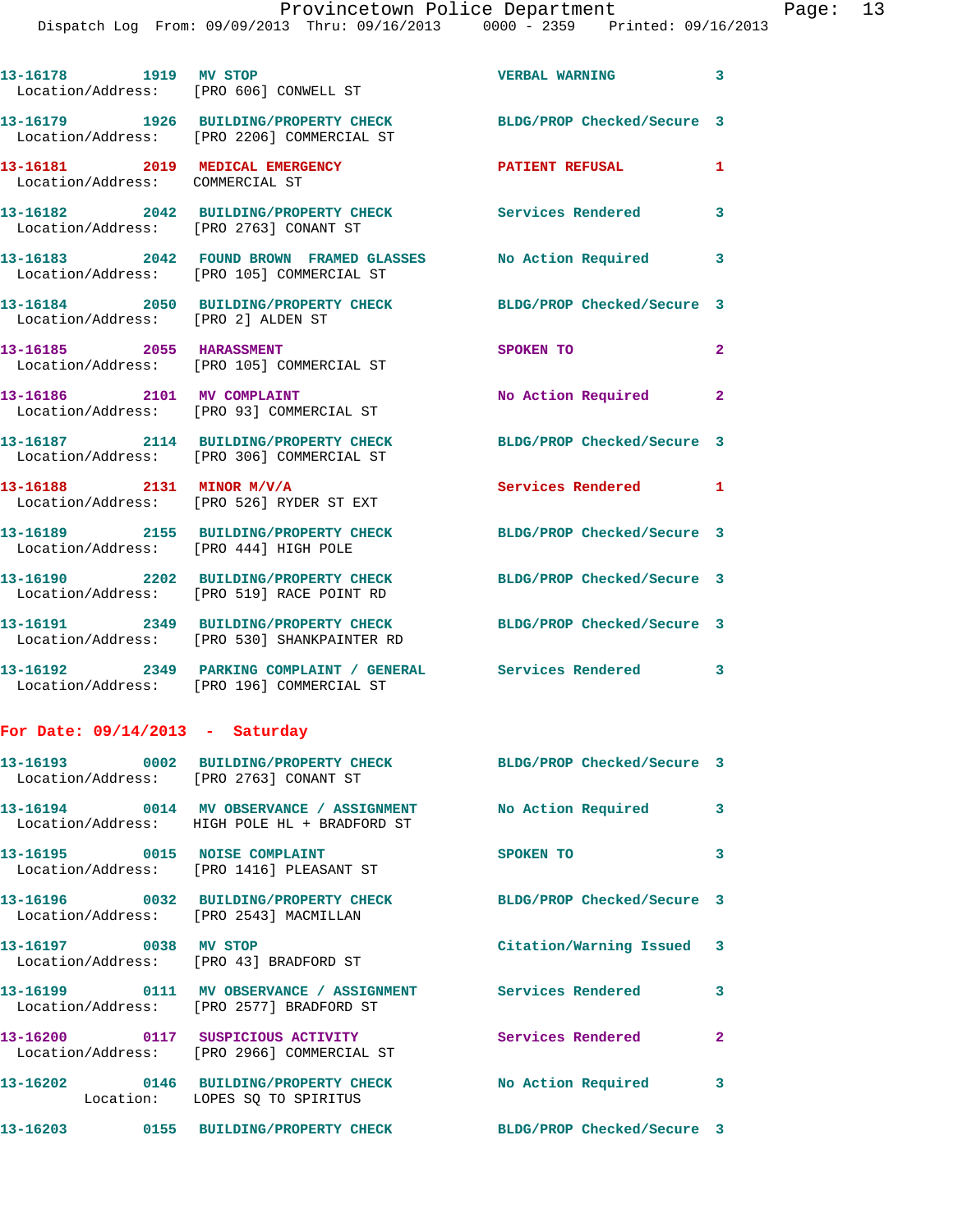|                                       | Dispatch Log From: 09/09/2013 Thru: 09/16/2013 0000 - 2359 Printed: 09/16/2013                                   | Provincetown Police Department                                                                                                                                                                                                             | Page: 14 |
|---------------------------------------|------------------------------------------------------------------------------------------------------------------|--------------------------------------------------------------------------------------------------------------------------------------------------------------------------------------------------------------------------------------------|----------|
|                                       | Location/Address: [PRO 182] COMMERCIAL ST                                                                        |                                                                                                                                                                                                                                            |          |
|                                       | 13-16204 0156 BUILDING/PROPERTY CHECK BLDG/PROP Checked/Secure 3<br>Location/Address: [PRO 175] COMMERCIAL ST    |                                                                                                                                                                                                                                            |          |
|                                       | 13-16205 0209 BUILDING/PROPERTY CHECK BLDG/PROP Checked/Secure 3<br>Location/Address: [PRO 2483] COMMERCIAL ST   |                                                                                                                                                                                                                                            |          |
|                                       | 13-16206 0225 NOISE COMPLAINT<br>Location/Address: [PRO 1904] ALDEN ST                                           | $\sim$ 3<br>SPOKEN TO THE SPOKEN OF THE SPOKEN OF THE SPOKEN OF THE SPOKEN OF THE SPOKEN OF THE SPOKEN OF THE SPOKEN OF THE SPOKEN OF THE SPOKEN OF THE SPOKEN OF THE SPOKEN OF THE SPOKEN OF THE SPOKEN OF THE SPOKEN OF THE SPOKEN OF TH |          |
|                                       | 13-16207 0237 BUILDING/PROPERTY CHECK BLDG/PROP Checked/Secure 3<br>Location/Address: [PRO 545] SHANK PAINTER RD |                                                                                                                                                                                                                                            |          |
|                                       | 13-16208 0312 INFO SERVICES - LOBBY Services Rendered 2<br>Location/Address: [PRO 542] SHANK PAINTER RD          |                                                                                                                                                                                                                                            | 23       |
|                                       | 13-16209 0610 COMPLAINT<br>Location/Address: [PRO 3259] MACMILLAN WHARF                                          | Services Rendered 3                                                                                                                                                                                                                        |          |
|                                       | 13-16210 0612 BUILDING/PROPERTY CHECK BLDG/PROP Checked/Secure 3<br>Location/Address: [PRO 519] RACE POINT RD    |                                                                                                                                                                                                                                            |          |
| Location/Address: [PRO 2521] ROUTE 6  | 13-16211 0834 MV OBSERVANCE / ASSIGNMENT Services Rendered 3                                                     |                                                                                                                                                                                                                                            |          |
| Location/Address: [PRO 2513] ROUTE 6  | 13-16212 0903 VERBAL SPEED                                                                                       | <b>VERBAL WARNING</b><br>3                                                                                                                                                                                                                 |          |
| Location/Address: [PRO 2513] ROUTE 6  | 13-16213 0913 VERBAL SPEED                                                                                       | VERBAL WARNING 3                                                                                                                                                                                                                           |          |
|                                       | 13-16214 0929 BUILDING/PROPERTY CHECK<br>Location/Address: [PRO 2494] BRADFORD ST                                | BLDG/PROP Checked/Secure 3                                                                                                                                                                                                                 |          |
| 13-16215 0935 MISSING PERSON          | Location/Address: [PRO 542] SHANK PAINTER RD                                                                     | Taken to Family/Guardian 1                                                                                                                                                                                                                 |          |
|                                       | 13-16216 1009 PARK, WALK & TALK<br>Location/Address: [PRO 105] COMMERCIAL ST                                     | Services Rendered 2                                                                                                                                                                                                                        |          |
| 13-16217 1059 REASSURANCE CHECK       | Location/Address: [PRO 3632] COMMERCIAL ST                                                                       | Services Rendered 3                                                                                                                                                                                                                        |          |
| 13-16218 1115 LOST KEYS               | Location/Address: [PRO 146] COMMERCIAL ST                                                                        | Services Rendered 3                                                                                                                                                                                                                        |          |
|                                       | 13-16219 1122 FOUND WALLET/RETURNED Services Rendered<br>Location/Address: [PRO 444] HIGH POLE HILL              | $\mathbf{3}$                                                                                                                                                                                                                               |          |
|                                       | 13-16220 1129 MV OBSERVANCE / ASSIGNMENT Services Rendered<br>Location/Address: COMMERCIAL ST + SNAIL RD         | 3                                                                                                                                                                                                                                          |          |
|                                       | 13-16221 1203 BIKE ACCIDENT/TRANSPORT<br>Location/Address: [PRO 516] RACE POINT RD                               | Transported to Hospital 1                                                                                                                                                                                                                  |          |
|                                       | 13-16222 1229 STREET HAZARD<br>Location/Address: [PRO 2391] BRADFORD ST                                          | Unfounded<br>$\mathbf{2}$                                                                                                                                                                                                                  |          |
| 13-16223 1237 HARASSMENT              | Location/Address: [PRO 542] SHANK PAINTER RD                                                                     | Could Not Locate 2                                                                                                                                                                                                                         |          |
|                                       | 13-16225 1318 LOST LG CELLPHONE<br>Location/Address: [PRO 542] SHANK PAINTER RD                                  | Services Rendered 3                                                                                                                                                                                                                        |          |
| Location/Address: [PRO 1248] CREEK RD | 13-16226 1422 CHOKING INCIDENT/TRANSPORT Transported to Hospital 1                                               |                                                                                                                                                                                                                                            |          |
|                                       | 13-16227 1515 PARKING COMPLAINT / GENERAL Services Rendered 3<br>Location/Address: [PRO 597] COMMERCIAL ST       |                                                                                                                                                                                                                                            |          |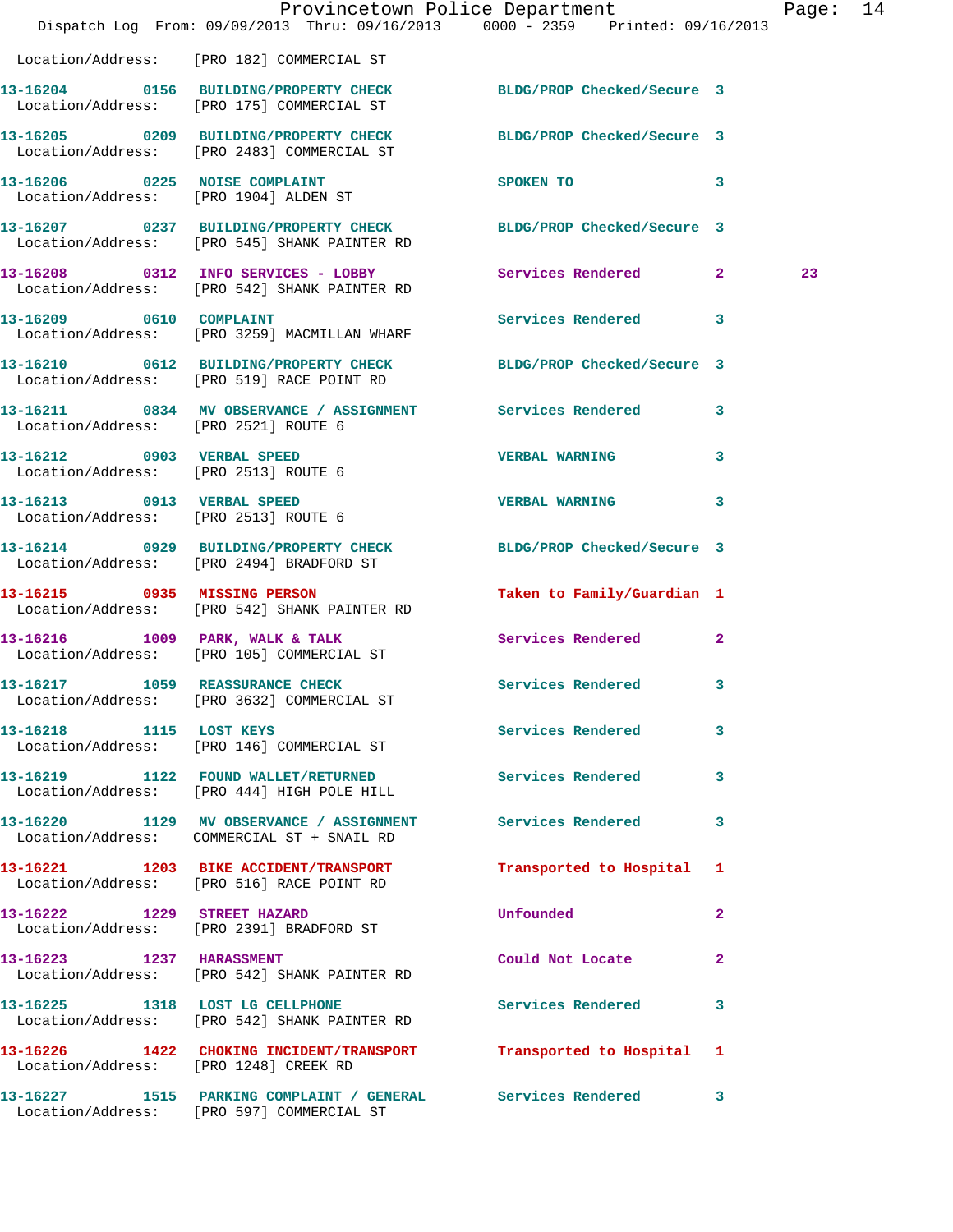|                                                                      | Provincetown Police Department                                                                                 |                            |                |
|----------------------------------------------------------------------|----------------------------------------------------------------------------------------------------------------|----------------------------|----------------|
|                                                                      | Dispatch Log From: 09/09/2013 Thru: 09/16/2013 0000 - 2359 Printed: 09/16/2013                                 |                            |                |
|                                                                      | 13-16228 1524 BUILDING/PROPERTY CHECK BLDG/PROP Checked/Secure 3<br>Location/Address: [PRO 105] COMMERCIAL ST  |                            |                |
| 13-16229 1524 COMPLAINT                                              | Location/Address: [PRO 3244] COMMERCIAL ST                                                                     | <b>Services Rendered</b>   | 3              |
|                                                                      | 13-16230 1548 BUILDING/PROPERTY CHECK<br>Location/Address: [PRO 16] MAYFLOWER AVE                              | BLDG/PROP Checked/Secure 3 |                |
| 13-16231 1617 MV ACCIDENT<br>Location/Address: [PRO 2479] ROUTE 6    |                                                                                                                | Services Rendered          | 1              |
| 13-16232 1654 COMPLAINT                                              | Location/Address: [PRO 542] SHANK PAINTER RD                                                                   | <b>Services Rendered</b>   | 3              |
|                                                                      | 13-16233 1710 LOST/FOUND PROPERTY<br>Location/Address: [PRO 2206] COMMERCIAL ST                                | <b>Services Rendered</b>   | 3              |
| 13-16234 1804 MV COMPLAINT<br>Location/Address: [PRO 2521] ROUTE 6   |                                                                                                                | Services Rendered          | $\overline{a}$ |
| 13-16235 1847 MV STOP<br>Location/Address: SNAIL RD                  |                                                                                                                | <b>VERBAL WARNING</b>      | 3              |
|                                                                      | 13-16236 1909 BUILDING/PROPERTY CHECK<br>Location/Address: [PRO 175] COMMERCIAL ST                             | BLDG/PROP Checked/Secure 3 |                |
|                                                                      | 13-16237 1949 PARK, WALK & TALK<br>Location/Address: [PRO 3085] COMMERCIAL ST                                  | Services Rendered          | $\mathbf{2}$   |
| 13-16238 1950 LOST BLACK IPHONE                                      | Location/Address: [PRO 542] SHANK PAINTER RD                                                                   | Services Rendered          | 3              |
| Location/Address: [PRO 2763] CONANT ST                               | 13-16239 1954 BUILDING/PROPERTY CHECK                                                                          | BLDG/PROP Checked/Secure 3 |                |
| 13-16240 2003 BRIGHT LIGHT<br>Location/Address: [PRO 94] BRADFORD ST |                                                                                                                | <b>Services Rendered</b>   | 3              |
| 13-16241 2037 HAZARDS<br>Location/Address: [PRO 1433] SOPER ST       |                                                                                                                | SPOKEN TO                  | $\mathbf{2}$   |
|                                                                      | 13-16242 2109 RACCOON ON DECK<br>Location/Address: [PRO 2352] BRADFORD ST                                      | <b>Services Rendered</b>   |                |
|                                                                      | 13-16243 2122 BUILDING/PROPERTY CHECK BLDG/PROP Checked/Secure 3<br>Location/Address: [PRO 2206] COMMERCIAL ST |                            |                |
|                                                                      | 13-16244 2125 BUILDING/PROPERTY CHECK<br>Location/Address: [PRO 2966] COMMERCIAL ST                            | BLDG/PROP Checked/Secure 3 |                |
|                                                                      | 13-16245 2133 BUILDING/PROPERTY CHECK<br>Location/Address: [PRO 237] COMMERCIAL ST                             | BLDG/PROP Checked/Secure 3 |                |
| 13-16246 2133 LANDLORD/TENANT                                        | Location/Address: [PRO 1433] SOPER ST                                                                          | Services Rendered          | $\overline{a}$ |
|                                                                      | 13-16248 2233 MISSING PERSON/FOUND<br>Location/Address: [PRO 2704] COMMERCIAL ST                               | <b>Services Rendered</b>   | 1              |
| Location/Address: [PRO 2543] MACMILLAN                               | 13-16247 2310 BUILDING/PROPERTY CHECK BLDG/PROP Checked/Secure 3                                               |                            |                |
|                                                                      | 13-16249 2320 BUILDING/PROPERTY CHECK BLDG/PROP Checked/Secure 3<br>Location/Address: [PRO 16] BRADFORD ST     |                            |                |
|                                                                      | 13-16250 2325 COMPLAINT - STREET PERFORMERS Services Rendered<br>Location/Address: [PRO 3443] COMMERCIAL ST    |                            | 3              |
| 13-16251 2330 MV STOP                                                |                                                                                                                | <b>VERBAL WARNING</b>      | 3              |

Location/Address: [PRO 106] COMMERCIAL ST

Page:  $15$ <br> $13$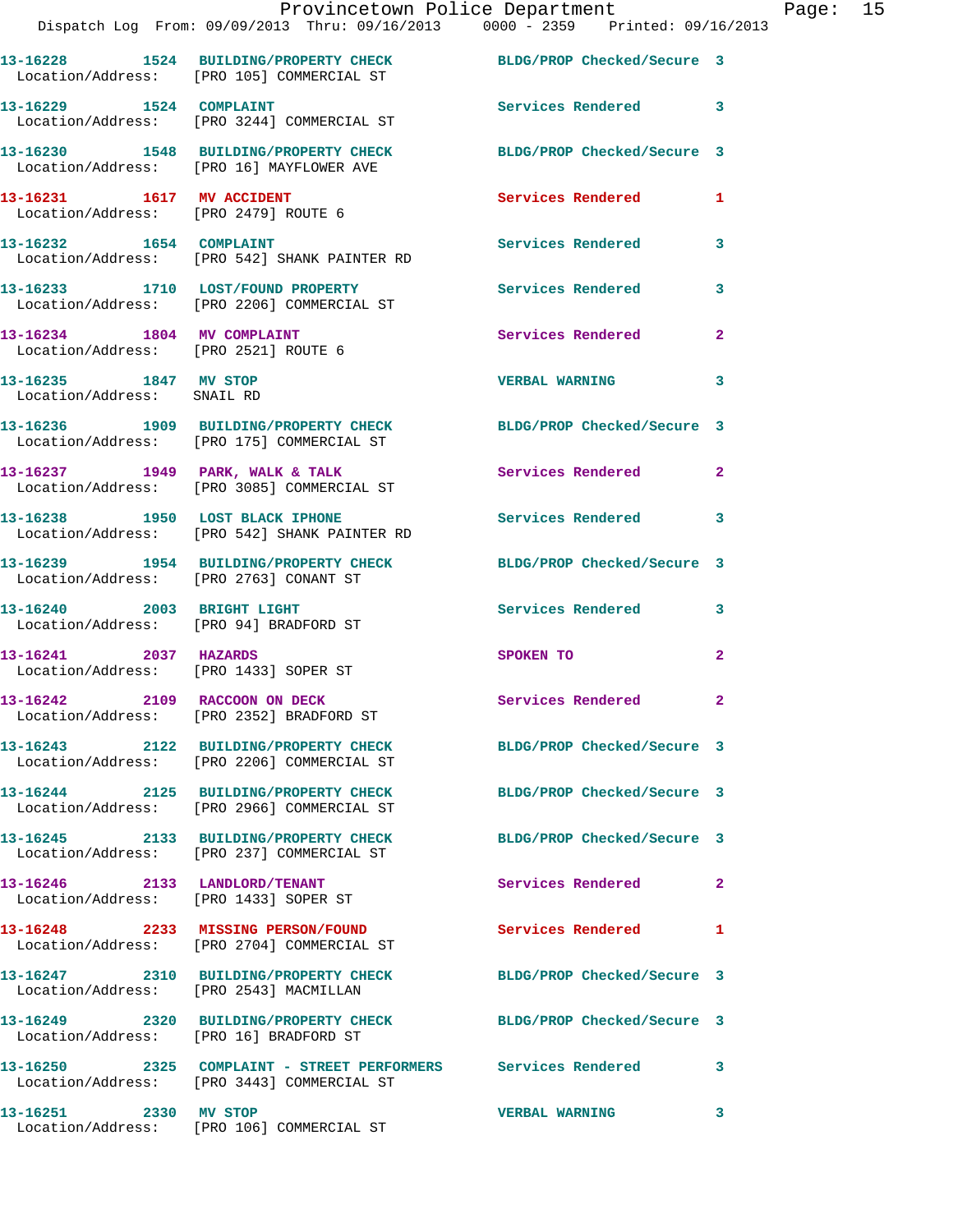|                               | 13-16252 2348 MV OBSERVANCE / ASSIGNMENT Services Rendered 3<br>Location/Address: BRADFORD ST + HOWLAND ST       |                            |                |                 |
|-------------------------------|------------------------------------------------------------------------------------------------------------------|----------------------------|----------------|-----------------|
|                               | 13-16253 2353 BUILDING/PROPERTY CHECK BLDG/PROP Checked/Secure 3<br>Location/Address: [PRO 3287] ROUTE 6         |                            |                |                 |
| 13-16254 2355 MV STOP         | Location/Address: BRADFORD ST + CENTER ST                                                                        | <b>VERBAL WARNING</b>      | 3              |                 |
| 13-16255 2358 MV STOP         | Location/Address: HOWLAND ST + HARRY KEMP WAY                                                                    | <b>VERBAL WARNING</b>      | 3              |                 |
| For Date: 09/15/2013 - Sunday |                                                                                                                  |                            |                |                 |
| 13-16256 0015 MV STOP         | Location/Address: HOWLAND ST + HARRY KEMP WAY                                                                    | <b>VERBAL WARNING</b>      | 3              |                 |
|                               | 13-16258 0035 PARK, WALK & TALK Services Rendered<br>Location/Address: [PRO 1952] COMMERCIAL ST                  |                            | $\mathbf{2}$   |                 |
|                               | 13-16259 0110 MV OBSERVANCE / ASSIGNMENT Services Rendered<br>Location/Address: [PRO 2577] BRADFORD ST           |                            | 3              |                 |
|                               | 13-16260 0129 MV OBSERVANCE / ASSIGNMENT No Action Required<br>Location/Address: SHANK PAINTER RD                |                            | 3              |                 |
|                               | 13-16261 0142 BUILDING/PROPERTY CHECK BLDG/PROP Checked/Secure 3<br>Location/Address: [PRO 444] HIGH POLE        |                            |                |                 |
|                               | 13-16262 0158 MV STOP<br>Location/Address: [PRO 2489] BRADFORD ST                                                | Services Rendered          | 3              |                 |
|                               | 13-16263 0203 NOISE COMPLAINT<br>Location/Address: [PRO 300] COMMERCIAL ST                                       | <b>GONE ON ARRIVAL</b>     | 3              |                 |
|                               | 13-16264 0208 SUSPICIOUS ACTIVITY<br>Location/Address: [PRO 1569] CUDWORTH ST                                    | Could Not Locate           | $\overline{2}$ |                 |
|                               | 13-16265 0213 LOBBY TRAFFIC<br>Location/Address: [PRO 542] SHANK PAINTER RD                                      | Services Rendered 2        |                | 17 <sub>1</sub> |
|                               | 13-16266 0217 BUILDING/PROPERTY CHECK BLDG/PROP Checked/Secure 3<br>Location/Address: [PRO 2483] COMMERCIAL ST   |                            |                |                 |
|                               | 13-16267 0223 BUILDING/PROPERTY CHECK BLDG/PROP Checked/Secure 3<br>Location/Address: [PRO 2898] JEROME SMITH RD |                            |                |                 |
|                               | 13-16268 0228 BUILDING/PROPERTY CHECK BLDG/PROP Checked/Secure 3<br>Location/Address: [PRO 2206] COMMERCIAL ST   |                            |                |                 |
|                               | 13-16269 0509 BUILDING/PROPERTY CHECK BLDG/PROP Checked/Secure 3<br>Location/Address: [PRO 545] SHANK PAINTER RD |                            |                |                 |
|                               | 13-16270 0513 BUILDING/PROPERTY CHECK<br>Location/Address: [PRO 440] HARRY KEMP WAY                              | BLDG/PROP Checked/Secure 3 |                |                 |
|                               | 13-16271 0515 BUILDING/PROPERTY CHECK<br>Location/Address: [PRO 391] COMMERCIAL ST                               | Services Rendered          | 3              |                 |
|                               | 13-16272 0536 BUILDING/PROPERTY CHECK BLDG/PROP Checked/Secure 3<br>Location/Address: [PRO 341] COMMERCIAL ST    |                            |                |                 |
|                               | 13-16273 0645 NAUSEA/TRANSPORT                                                                                   | Transported to Hospital 1  |                |                 |
|                               | 13-16275 0824 BUILDING/PROPERTY CHECK BLDG/PROP Checked/Secure 3<br>Location/Address: [PRO 530] SHANKPAINTER RD  |                            |                |                 |
| 13-16276                      | 0841 DUCK ASSIST                                                                                                 | Services Rendered          | $\mathbf{2}$   |                 |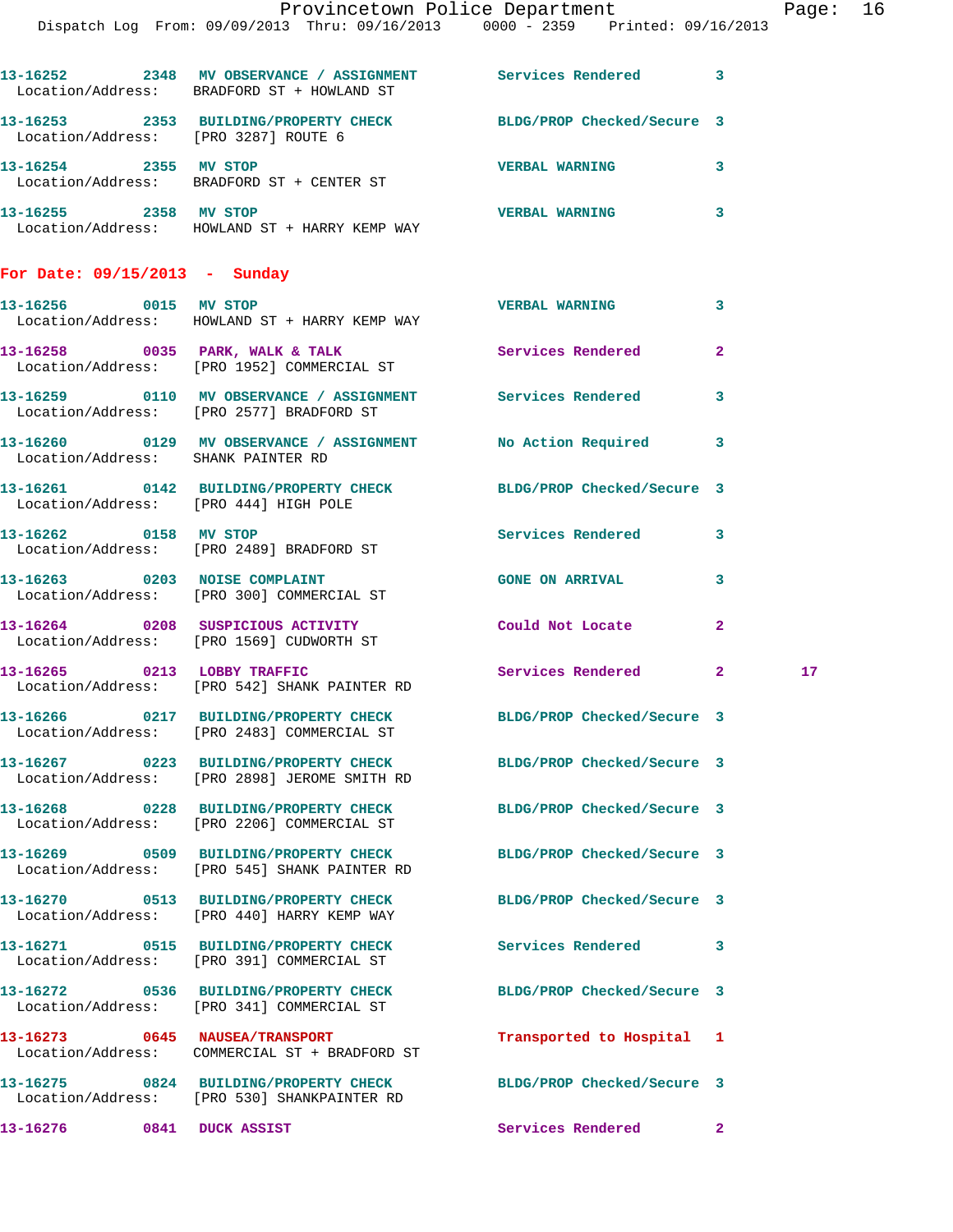|                           |                                                                                       | Provincetown Police Department<br>Dispatch Log From: 09/09/2013 Thru: 09/16/2013 0000 - 2359 Printed: 09/16/2013 | Page: 17     |  |
|---------------------------|---------------------------------------------------------------------------------------|------------------------------------------------------------------------------------------------------------------|--------------|--|
|                           |                                                                                       |                                                                                                                  |              |  |
|                           | Location/Address: [PRO 3259] MACMILLAN WHARF                                          |                                                                                                                  |              |  |
|                           | Location/Address: [PRO 440] HARRY KEMP WAY                                            | 13-16277 0915 BUILDING/PROPERTY CHECK BLDG/PROP Checked/Secure 3                                                 |              |  |
|                           | 13-16278 1025 REASSURANCE CHECK<br>Location/Address: [PRO 3632] COMMERCIAL ST         | Services Rendered 3                                                                                              |              |  |
|                           | 13-16279 1135 ON SCHOOL PREMISES<br>Location/Address: [PRO 569] WINSLOW ST            | No Action Required 3                                                                                             |              |  |
|                           | 13-16280 1157 LOST CAMERA<br>Location/Address: [PRO 2499] RACE POINT RD               | Services Rendered 3                                                                                              |              |  |
| 13-16281 1302 FALL/RESCUE | Location/Address: [PRO 1953] COMMERCIAL ST                                            | Transported to Hospital 1                                                                                        | $\mathbf{1}$ |  |
|                           | 13-16282 1330 ESCORT/TRANSPORT<br>Location/Address: [PRO 2513] ROUTE 6                | Services Rendered 3                                                                                              |              |  |
|                           | Location/Address: [PRO 519] RACE POINT RD                                             | 13-16283 1334 BUILDING/PROPERTY CHECK BLDG/PROP Checked/Secure 3                                                 |              |  |
|                           | 13-16284 1345 PARK, WALK & TALK<br>Location/Address: [PRO 223] COMMERCIAL ST          | <b>Services Rendered</b><br>$\mathbf{2}$                                                                         |              |  |
|                           | 13-16285 1448 MV COMPLAINT<br>Location/Address: [PRO 2483] COMMERCIAL ST              | Services Rendered<br>$\mathbf{2}$                                                                                |              |  |
|                           | Location/Address: [PRO 571] ALDEN ST                                                  | 13-16287 1514 BUILDING/PROPERTY CHECK BLDG/PROP Checked/Secure 3                                                 |              |  |
|                           | 13-16288 1759 PARK, WALK & TALK<br>Location/Address: [PRO 391] COMMERCIAL ST          | Services Rendered 2                                                                                              |              |  |
|                           | 13-16289    1829    FOUND KAYAK<br>Location/Address: [PRO 2865] COMMERCIAL ST         | Services Rendered 3                                                                                              |              |  |
|                           | 13-16290 1928 LOST DRIVER'S LICENSE<br>Location/Address: [PRO 542] SHANK PAINTER RD   | <b>Services Rendered</b><br>3                                                                                    |              |  |
|                           | Location/Address: [PRO 1501] BANGS ST                                                 | 13-16291 2022 HAZARDS/STREET LIGHT Services Rendered 2                                                           |              |  |
|                           | Location/Address: [PRO 2898] JEROME SMITH RD                                          | 13-16292 2040 BUILDING/PROPERTY CHECK BLDG/PROP Checked/Secure 3                                                 |              |  |
|                           | 13-16293 2056 SERVICE CALL<br>Location/Address: [PRO 1952] COMMERCIAL ST              | Services Rendered<br>3                                                                                           |              |  |
|                           | 13-16294 2059 PARK, WALK & TALK<br>Location/Address: [PRO 1952] COMMERCIAL ST         | Services Rendered<br>$\mathbf{2}$                                                                                |              |  |
|                           | 13-16295 2116 MV OBSERVANCE / ASSIGNMENT<br>Location/Address: [PRO 94] BRADFORD ST    | Citation/Warning Issued 3                                                                                        |              |  |
| 13-16296 2128 MV STOP     | Location/Address: [PRO 146] COMMERCIAL ST                                             | Citation/Warning Issued 3                                                                                        |              |  |
|                           | 13-16297 2153 BUILDING/PROPERTY CHECK<br>Location/Address: [PRO 1778] SHANKPAINTER RD | BLDG/PROP Checked/Secure 3                                                                                       |              |  |
|                           | Location/Address: [PRO 530] SHANKPAINTER RD                                           | 13-16298 2207 BUILDING/PROPERTY CHECK BLDG/PROP Checked/Secure 3                                                 |              |  |
|                           | Location/Address: [PRO 3317] CEMETERY RD                                              | 13-16299 2229 BUILDING/PROPERTY CHECK BLDG/PROP Checked/Secure 3                                                 |              |  |
|                           | Location/Address: [PRO 3318] CEMETERY RD                                              | 13-16300 2230 BUILDING/PROPERTY CHECK BLDG/PROP Checked/Secure 3                                                 |              |  |